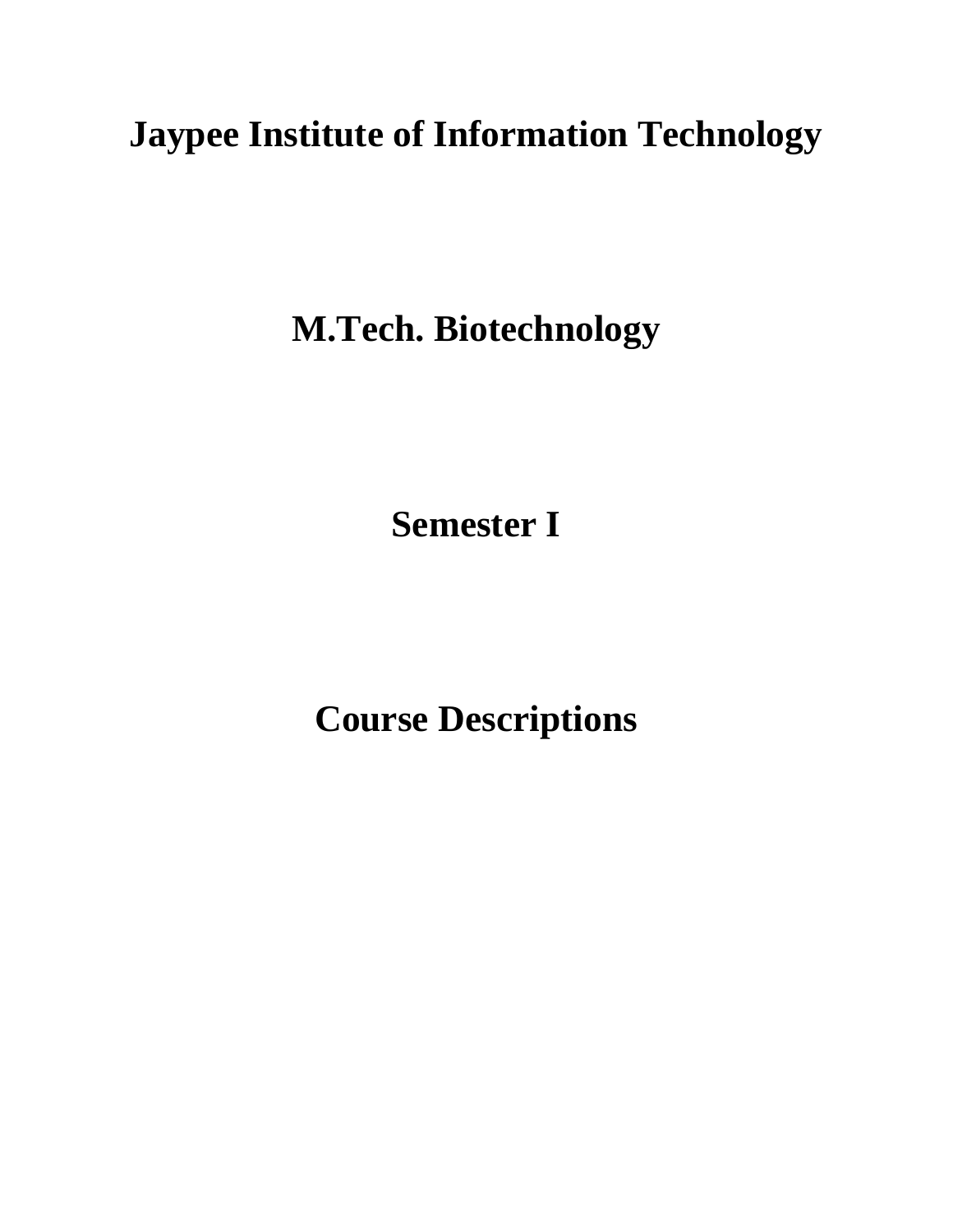| <b>Course Code</b> | 17M11BT111 | <b>Semester</b><br>Odd                     | <b>Semester</b> VII (Integrated) / I<br>Sem(M.Tech) Session 2018-2019<br><b>Month from</b> July to December |  |
|--------------------|------------|--------------------------------------------|-------------------------------------------------------------------------------------------------------------|--|
| <b>Course Name</b> |            | <b>Biomolecules and cell communication</b> |                                                                                                             |  |
| <b>Credits</b>     |            |                                            | <b>Contact Hours</b>                                                                                        |  |

| <b>Faculty (Names)</b> | Coordinator(s)                 | Dr. Reema Gabrani |
|------------------------|--------------------------------|-------------------|
|                        | Teacher(s)<br>(Alphabetically) | Dr. Reema Gabrani |

|        | <b>COURSE OUTCOMES</b>                                               | <b>COGNITIVE LEVELS</b> |
|--------|----------------------------------------------------------------------|-------------------------|
| C110.1 | Explain the signal molecules and major cell signaling pathways       | Understand Level $(C2)$ |
| C110.2 | Analyze cell signaling pathways in normal and diseased conditions    | Analyze Level (C4)      |
| C110.3 | Interpret the mechanisms and regulation of cell cycle and cell death | Understand Level (C2)   |
| C110.4 | Analyze the therapeutic drug targets for cancer                      | Analyze Level (C4)      |

| <b>Module</b><br>No. | Title of the<br><b>Module</b> | <b>Topics in the Module</b>                                                                                                                                                          | No. of<br><b>Lectures for</b><br>the module |
|----------------------|-------------------------------|--------------------------------------------------------------------------------------------------------------------------------------------------------------------------------------|---------------------------------------------|
| 1.                   | Signal molecules              | Cytokines and Hormones, Growth factors,<br>neurotransmitters, extracellular matrix components as<br>signaling molecules; autocrine, paracrine, juxtacrine and<br>endocrine signaling |                                             |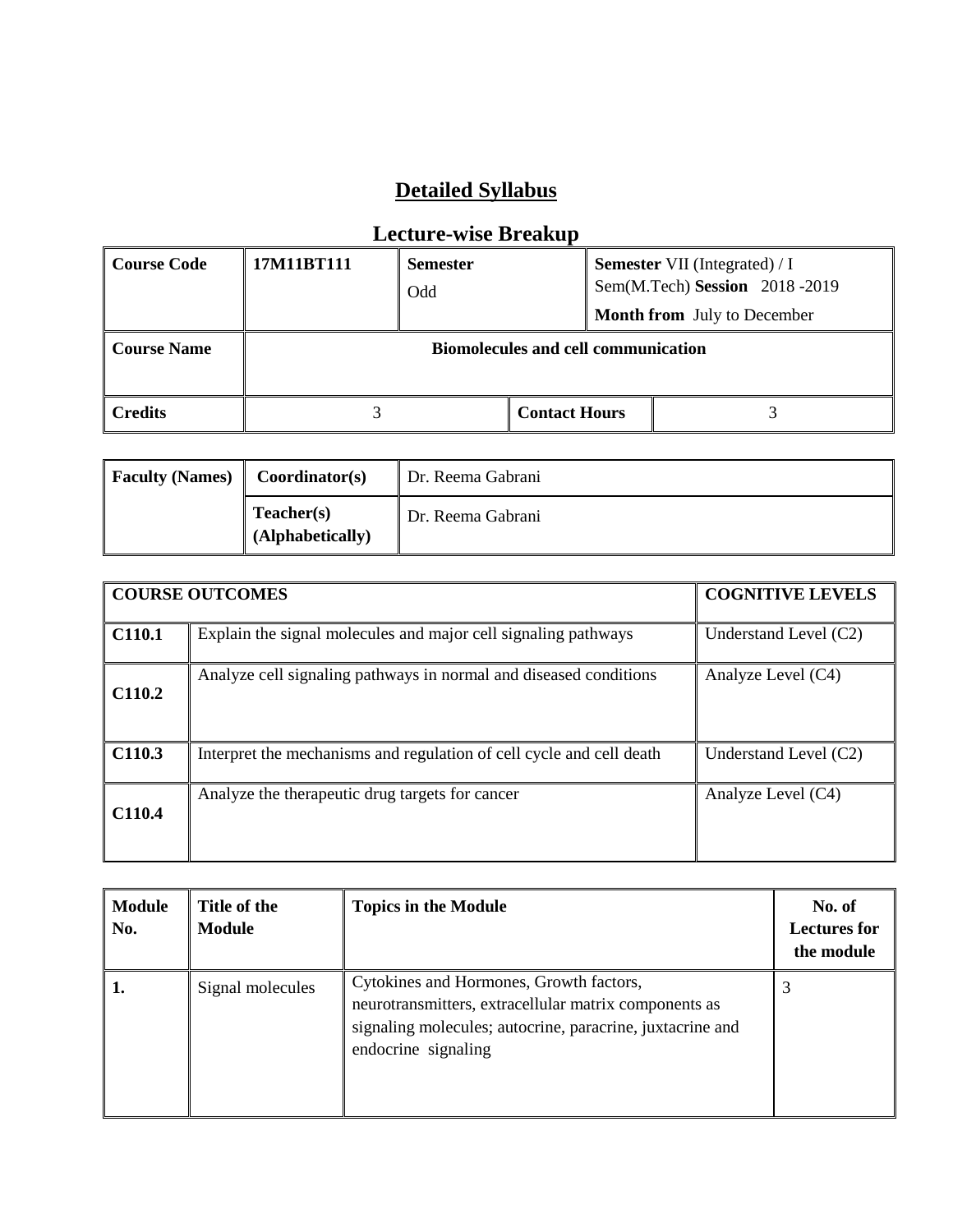| T <sub>2</sub>                                  | <b>End Semester Examination</b>                                    | 20<br>35                                                                                                                                                                                                                                                                   |                |
|-------------------------------------------------|--------------------------------------------------------------------|----------------------------------------------------------------------------------------------------------------------------------------------------------------------------------------------------------------------------------------------------------------------------|----------------|
| T1                                              |                                                                    | 20                                                                                                                                                                                                                                                                         |                |
| <b>Evaluation Criteria</b><br><b>Components</b> |                                                                    | <b>Maximum Marks</b>                                                                                                                                                                                                                                                       |                |
|                                                 |                                                                    | <b>Total number of Lectures</b>                                                                                                                                                                                                                                            | 42             |
|                                                 |                                                                    |                                                                                                                                                                                                                                                                            |                |
| 7.                                              | Malfunction of<br><b>Signaling Pathways</b><br>and Tumorigenesis   | Hallmarks of cancer, Developmental pathways and cancer:<br>Notch signalling from Drosophila to humans, Wnt<br>signalling, Hedgehog pathway; Epigenetic changes in<br>cancer, Signalling pathways as therapeutic targets, Analysis<br>of signalling events via case studies | 8              |
| 6.                                              | Cell cycle<br>regulation and cell<br>death                         | Cyclin-CDK variation, Checkpoint signaling, Ubiquitin<br>proteasome proteolytic system, Intrinsic and Extrinsic<br>apoptotic pathways                                                                                                                                      | 8              |
| 5.                                              | <b>Bacterial</b><br>Chemotaxis                                     | Two-component signaling pathway, histidine kinase<br>associated receptor, Adaptation, Chemotaxis in<br>pathogenicity, symbiotic associations and biofilm                                                                                                                   | $\overline{4}$ |
| 4.                                              | Nuclear receptor<br>based signaling                                | Classification and Structure of Nuclear Receptors,<br>Signaling by steroid hormones, Retinoids, Vitamin D3, and<br>the T3-Hormone, Mechanisms of Transcriptional<br><b>Regulation by Nuclear Receptors</b>                                                                 | $\overline{4}$ |
| 3.                                              | Signaling mediated<br>by enzyme linked<br>cell surface<br>receptor | Photoreceptor development in Drosphila, Ras to MAP<br>kinase, Phosphoinositide-3-kinase and signaling through<br>insulin receptor, JAK-STAT pathway, Signal Transduction<br>via Integrins                                                                                  | 7              |
| 2.                                              | G-protein linked<br>signaling pathways                             | G Protein-Coupled Receptors, Heterotrimeric G Proteins,<br>Second messengers, Effector enzymes, Mechanism of<br>transduction, Switching Off and Desensitization of<br>Receptors, Visual transduction pathway                                                               | 8              |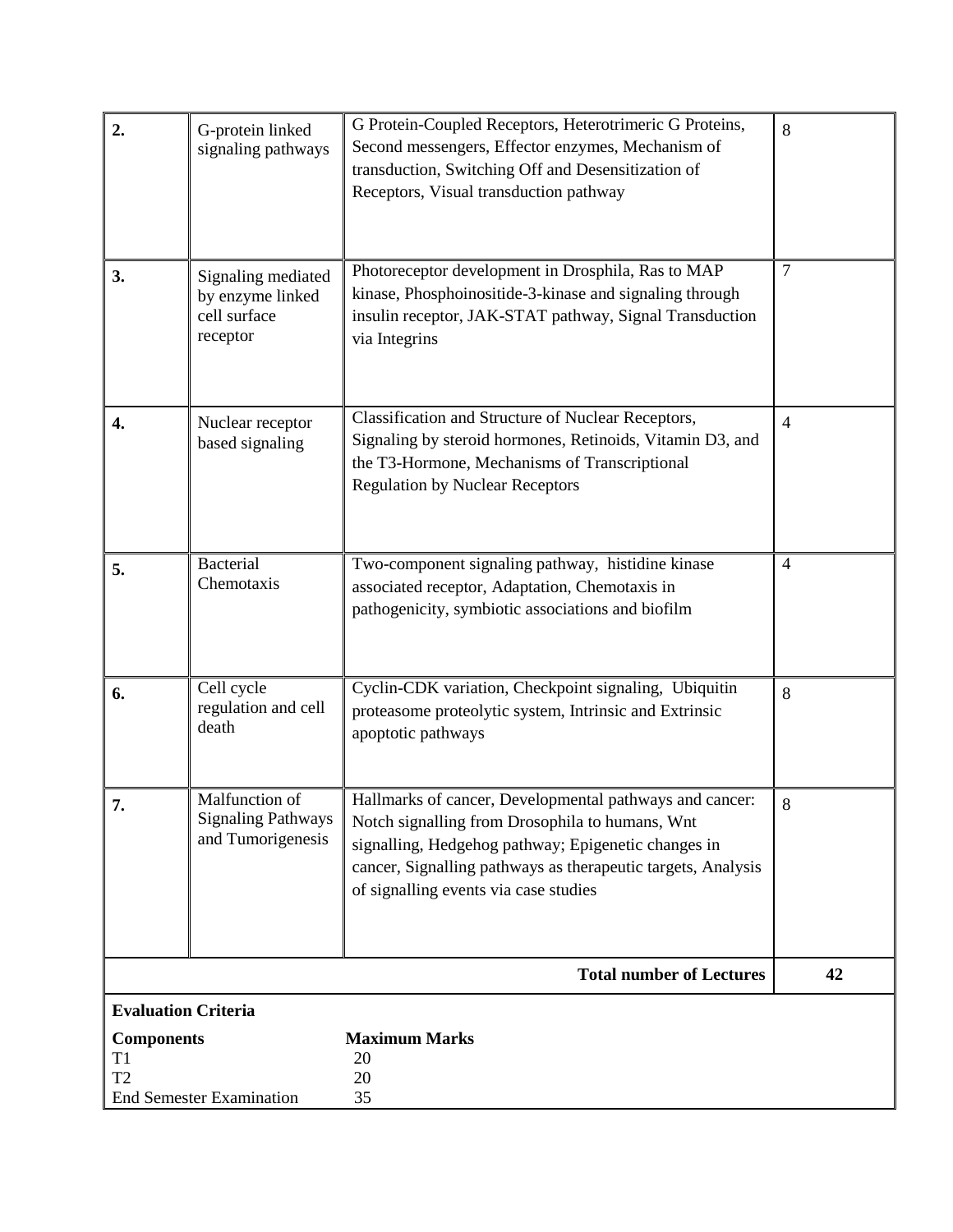| $T_A$        | Assignments,             |
|--------------|--------------------------|
| $\mathbf{L}$ | Presentation,            |
|              | $\overline{\phantom{a}}$ |
| <b>Total</b> | 100                      |

|                | Recommended Reading material: Author(s), Title, Edition, Publisher, Year of Publication etc. (Text books,<br>Reference Books, Journals, Reports, Websites etc. in the IEEE format) |  |  |  |
|----------------|------------------------------------------------------------------------------------------------------------------------------------------------------------------------------------|--|--|--|
| 1.             | Ernst J. M. Helmreich, "The biochemistry of cell signaling," Indian Ed., Oxford University<br>Press, 2005                                                                          |  |  |  |
|                |                                                                                                                                                                                    |  |  |  |
| $\overline{2}$ | B. Gomberts, "Signal transduction", Academic Press, 2009                                                                                                                           |  |  |  |
| 3.             | John T. Hancock, "Cell signaling", 2nd Ed. Indian Ed. Oxford University Press, 2006                                                                                                |  |  |  |
| 4.             | Alberts, Johnson, Lewis, Morgan, Raff, Roberts and Walter, "Molecular Biology of the Cell" Sixth<br>Edition, Garland Science Publication, 2014                                     |  |  |  |
| 5.             | Refereed papers from scientific journals for case studies                                                                                                                          |  |  |  |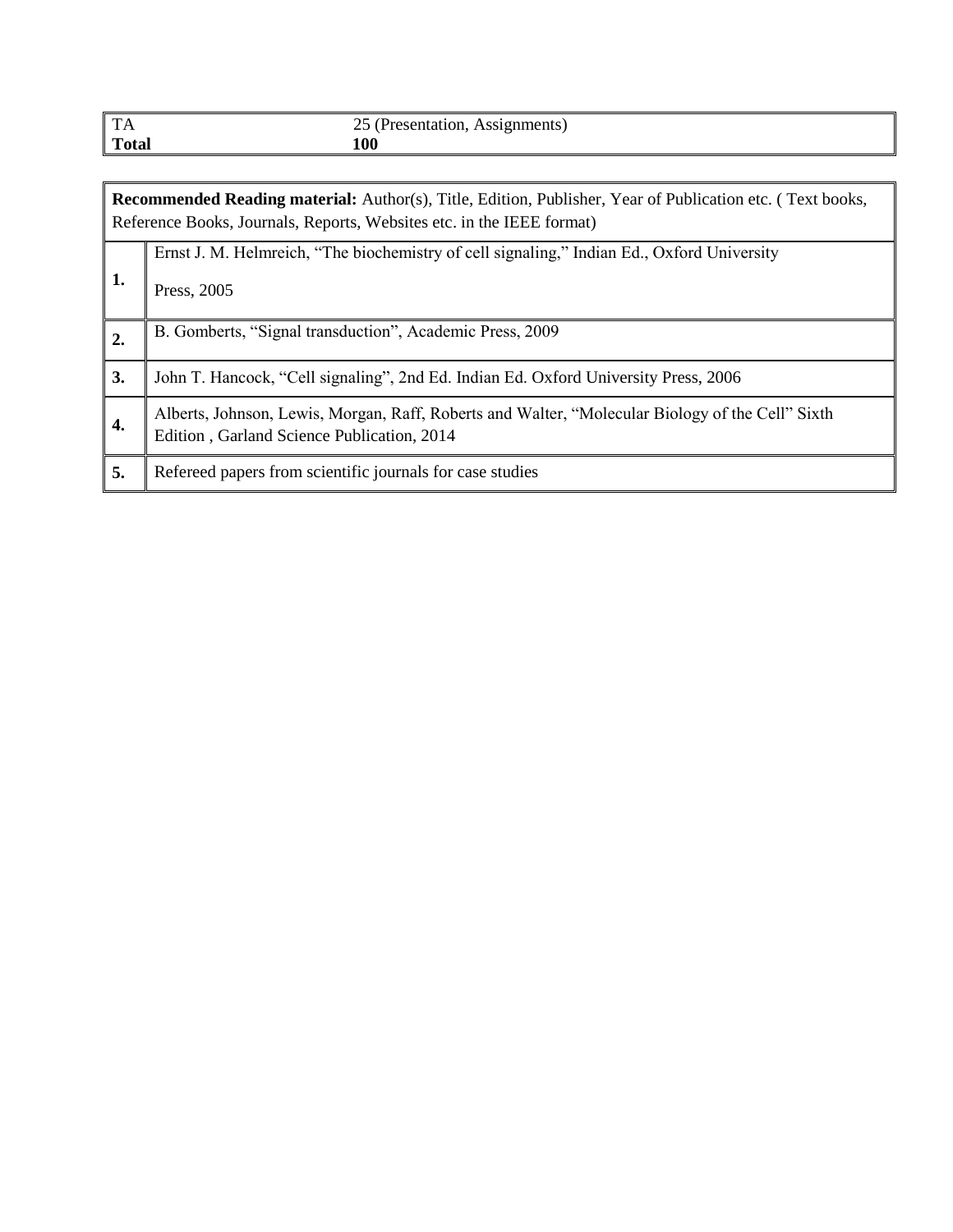| Course Code | 17M11BT112                                | Semester Odd       |                      | <b>Semester I</b> |                               |
|-------------|-------------------------------------------|--------------------|----------------------|-------------------|-------------------------------|
|             |                                           | (specify Odd/Even) |                      |                   | <b>Session</b> 2018-2019      |
|             |                                           |                    |                      |                   | <b>Month from June to Dec</b> |
| Course Name | <b>Molecular Modeling and Drug design</b> |                    |                      |                   |                               |
| Credits     |                                           |                    | <b>Contact Hours</b> |                   | LTP300                        |

| <b>Faculty (Names)</b><br>Coordinator(s) |                                | Dr Chakresh Kumar Jain |
|------------------------------------------|--------------------------------|------------------------|
|                                          | Teacher(s)<br>(Alphabetically) | Dr Chakresh Kumar Jain |

|        | <b>COURSE OUTCOMES</b>                                                                    | <b>COGNITIVE LEVELS</b> |
|--------|-------------------------------------------------------------------------------------------|-------------------------|
| C112.1 | Explain macromolecular structures, their Mathematical representation<br>and visualization | Understanding $(C2)$    |
| C112.2 | Explain structural modeling, simulation and dynamics                                      | Understanding $(C2)$    |
| C112.3 | Apply computational drug designing and simulation approaches for<br>drug discovery        | Applying $(C3)$         |
| C112.4 | Compare <i>in-silico</i> ligand-target interaction methods                                | Analyzing $(C4)$        |

| <b>Module</b><br>No. | Title of the<br>Module                   | <b>Topics in the Module</b>                                                                                                                                                                                                                             | No. of<br><b>Lectures for</b><br>the module |
|----------------------|------------------------------------------|---------------------------------------------------------------------------------------------------------------------------------------------------------------------------------------------------------------------------------------------------------|---------------------------------------------|
| 1.                   | Introduction to<br>Molecular<br>Modeling | Introduction to structure of DNA, protein and RNA.<br>Structure representation and visualization, Coordinate<br>Systems, Potential Energy Surfaces, Software and<br>Hardware for molecular modeling, Tools such as Swiss pdb<br>viewer, Pymol, VMD etc. |                                             |
| 2.                   | Quantum<br>Mechanics and<br>Force Fields | Electron methods and molecular orbital calculations,<br>General Features of Molecular mechanics force field, Bond<br>Stretching. Angle Bending. Introduction to Non-bonded<br>Interactions. Electrostatic Interactions. Van der Waals                   |                                             |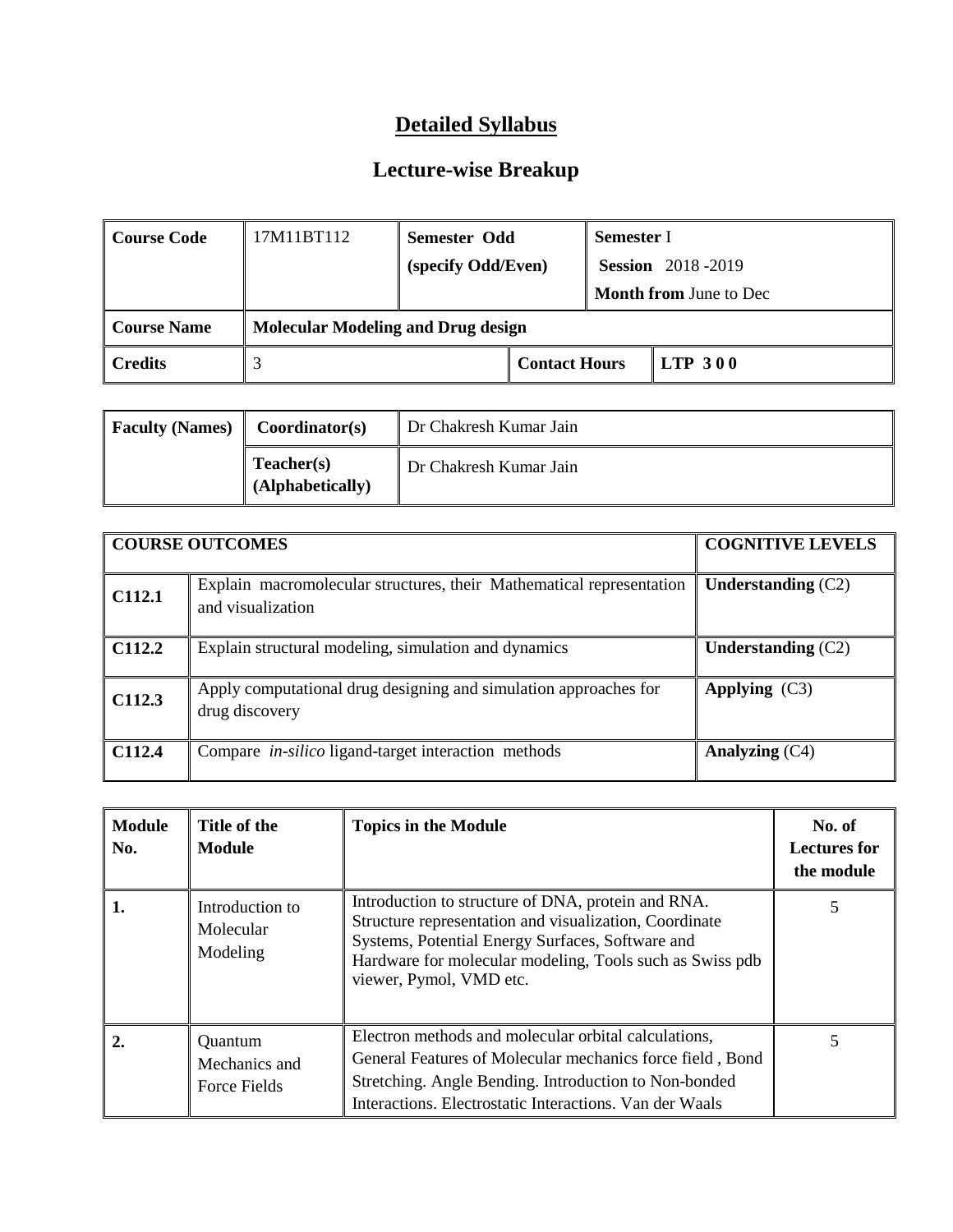|                                                                 |                                                       | Interactions. Hydrogen Bonding in Molecular Mechanics.<br>Force Field Models for the Simulation of Liquid Water.                                                                                                                                                                                                                                           |    |
|-----------------------------------------------------------------|-------------------------------------------------------|------------------------------------------------------------------------------------------------------------------------------------------------------------------------------------------------------------------------------------------------------------------------------------------------------------------------------------------------------------|----|
| 3.                                                              | Energy<br>Minimization and<br>computer<br>simulations | Minimization and Related Methods for exploring the<br>Energy Surface. Non-Derivative method, Minimization<br>methods. Computer Simulation Methods. Simple<br>Thermodynamic Properties and Phase Space. Boundaries.<br>Analyzing the Results of a Simulation and Estimating<br>Errors.                                                                      | 5  |
| $\overline{4}$ .                                                | Molecular<br>Dynamics and<br>simulations              | Molecular Dynamics Simulation Methods. Molecular<br>Dynamics Using Simple Models. Metropolis Method.<br>Monte Carlo methods, Web Based Resources, Databases<br>and tools such as GROMACS, AMBER, & CHARMM.                                                                                                                                                 | 6  |
| 5.                                                              | <b>Structure Prediction</b>                           | Principles of structure prediction, comparative modeling<br>and protein folding, Comparative and ab-inito modeling,<br>CASP, validations, Projects such as ROSETTA, protein<br>folding at home.                                                                                                                                                            | 6  |
| 6.                                                              | Drug designing                                        | Introduction to drug discovery and drug development,<br>Rational approach to drug design, Approaches to lead<br>optimization such as conformation restriction,<br>pharmacophore etc. Designing drugs against enzymes and<br>receptors, Computer Aided Drug Design methods.<br>ADMET, QSAR Tools and databases such as<br>AUTODOCK, MOLEGRO, Drug Bank etc. | 16 |
|                                                                 |                                                       | <b>Total number of Lectures</b>                                                                                                                                                                                                                                                                                                                            | 43 |
| <b>Evaluation Criteria</b>                                      |                                                       |                                                                                                                                                                                                                                                                                                                                                            |    |
| <b>Components</b><br>T1<br>T <sub>2</sub><br>TA<br><b>Total</b> | <b>End Semester Examination</b>                       | <b>Maximum Marks</b><br>20<br>20<br>35<br>25 (Assignment-1, MCQ, Project, Presentation)<br>100                                                                                                                                                                                                                                                             |    |

|                  | <b>Recommended Reading material:</b> Author(s), Title, Edition, Publisher, Year of Publication etc. (Text books,<br>Reference Books, Journals, Reports, Websites etc. in the IEEE format) |  |  |  |
|------------------|-------------------------------------------------------------------------------------------------------------------------------------------------------------------------------------------|--|--|--|
|                  | Andrew R leach, V.J Gillet, "An introduction to Chemoinformatics" Springer pumodel of publication,<br>2007                                                                                |  |  |  |
| $\overline{2}$ . | Gasteiger Johann, "Chemoinformatics A text book "John Wiley, 2008                                                                                                                         |  |  |  |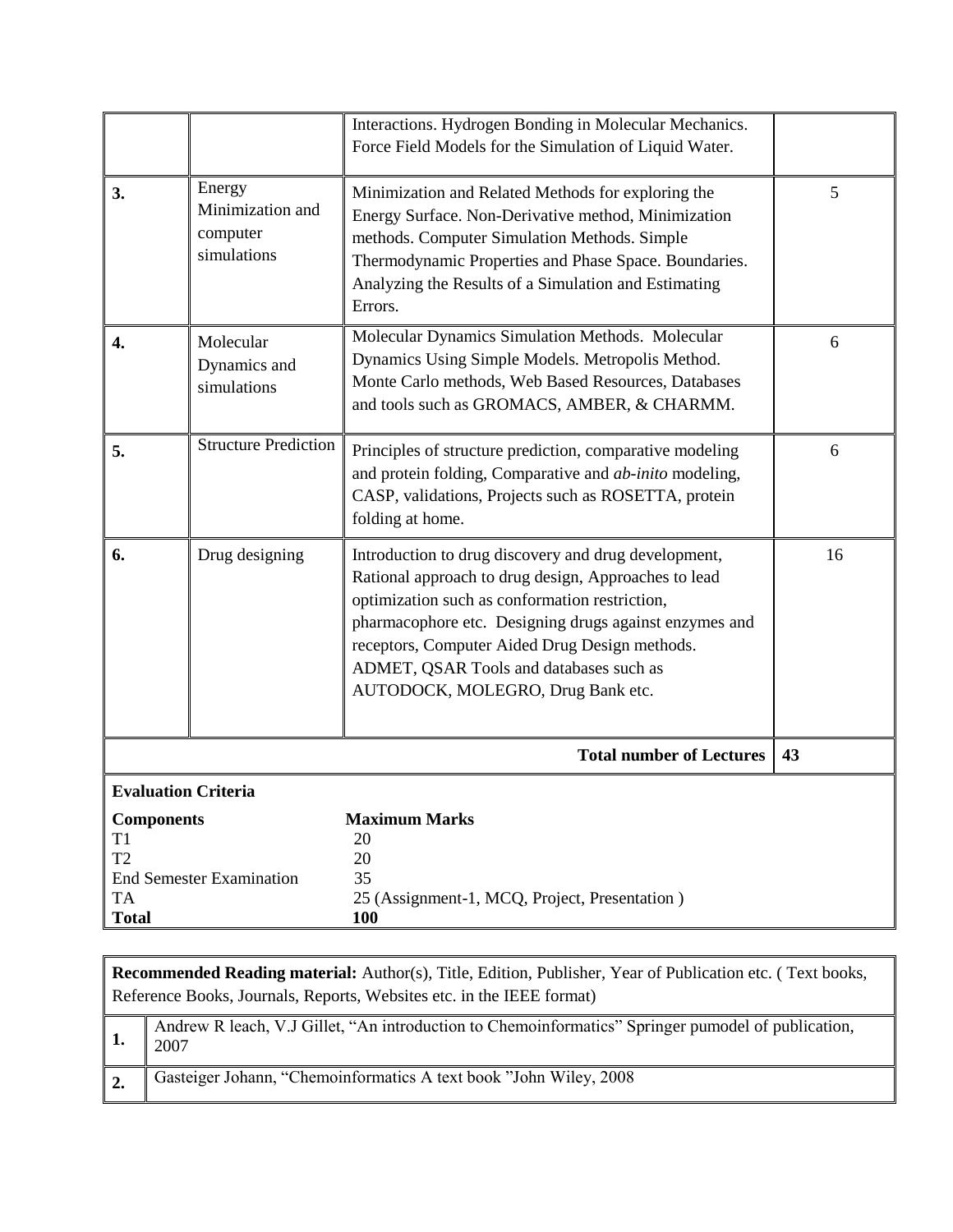| Andrew R. Leach, "Molecular Modeling principles and applications" Pearson Education, Second edition, |
|------------------------------------------------------------------------------------------------------|
| $\vert 3. \vert 2001 \vert$                                                                          |
|                                                                                                      |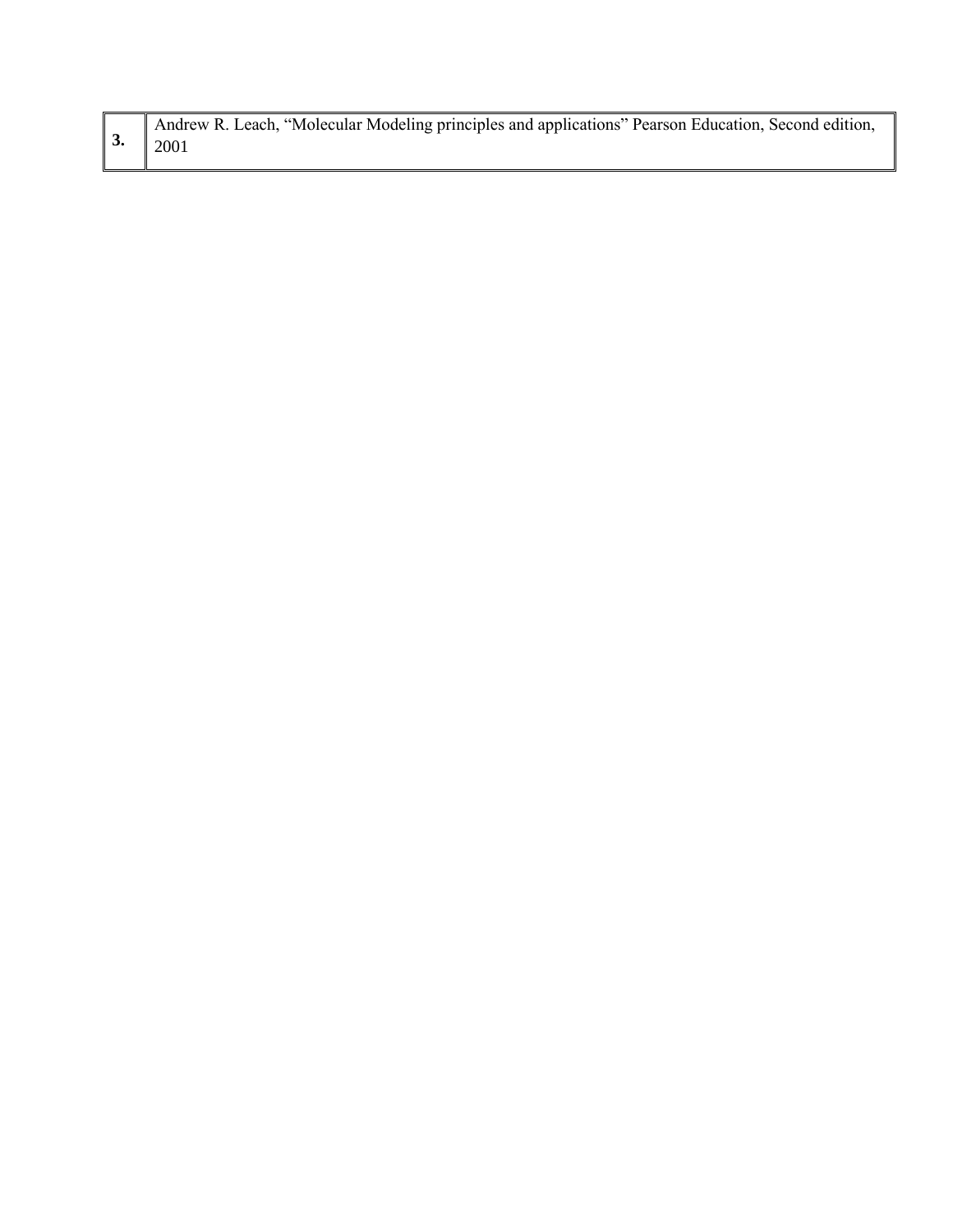| <b>Course Code</b> | 17M12BT111        | <b>Semester Odd</b>  |  | <b>Semester MTech I Session</b> 2018-2019 |  |
|--------------------|-------------------|----------------------|--|-------------------------------------------|--|
|                    |                   | (specify Odd/Even)   |  | <b>Month from</b> July to December        |  |
| <b>Course Name</b> | <b>Biosensors</b> |                      |  |                                           |  |
| <b>Credits</b>     |                   | <b>Contact Hours</b> |  |                                           |  |

| <b>Faculty (Names)</b> | Coordinator(s)                 | Prof. Sudha Srivastava |
|------------------------|--------------------------------|------------------------|
|                        | Teacher(s)<br>(Alphabetically) | Prof. Sudha Srivastava |

|                 | <b>COURSE OUTCOMES</b>                                                                                       | <b>COGNITIVE LEVELS</b> |
|-----------------|--------------------------------------------------------------------------------------------------------------|-------------------------|
| CO1             | Explain principle and working of biosensors and<br>characterization techniques                               | Understand Level $(C2)$ |
| CO <sub>2</sub> | Evaluate different methods of immobilization and their effect on<br>biosensor performance                    | Evaluate Level (C5)     |
| CO <sub>3</sub> | Analyze performnce of a biosensor for disease diagnosis,<br>environmental pollution, pathogen quantification | Analyze Level (C4)      |
| CO <sub>4</sub> | Design strategy for fabrication of a given biosensor with high<br>sensitivity and wide detection range       | Create Level (C6)       |

| <b>Module</b><br>No. | Title of the<br><b>Module</b>                                    | <b>Topics in the Module</b>                                                                                           | No. of<br><b>Lectures for</b><br>the module |
|----------------------|------------------------------------------------------------------|-----------------------------------------------------------------------------------------------------------------------|---------------------------------------------|
| -1.                  | <b>Introduction:</b>                                             | Sensors and biosensors, definitions, types of sensors,<br>markets, target analytes, glucose and other medical sensors |                                             |
| 2.                   | <b>Biosensor</b><br><b>Advancements</b><br>and<br>nanotechnology | First-, second-, third generation biosensors,<br>Nanotechnology and present day biosensors                            |                                             |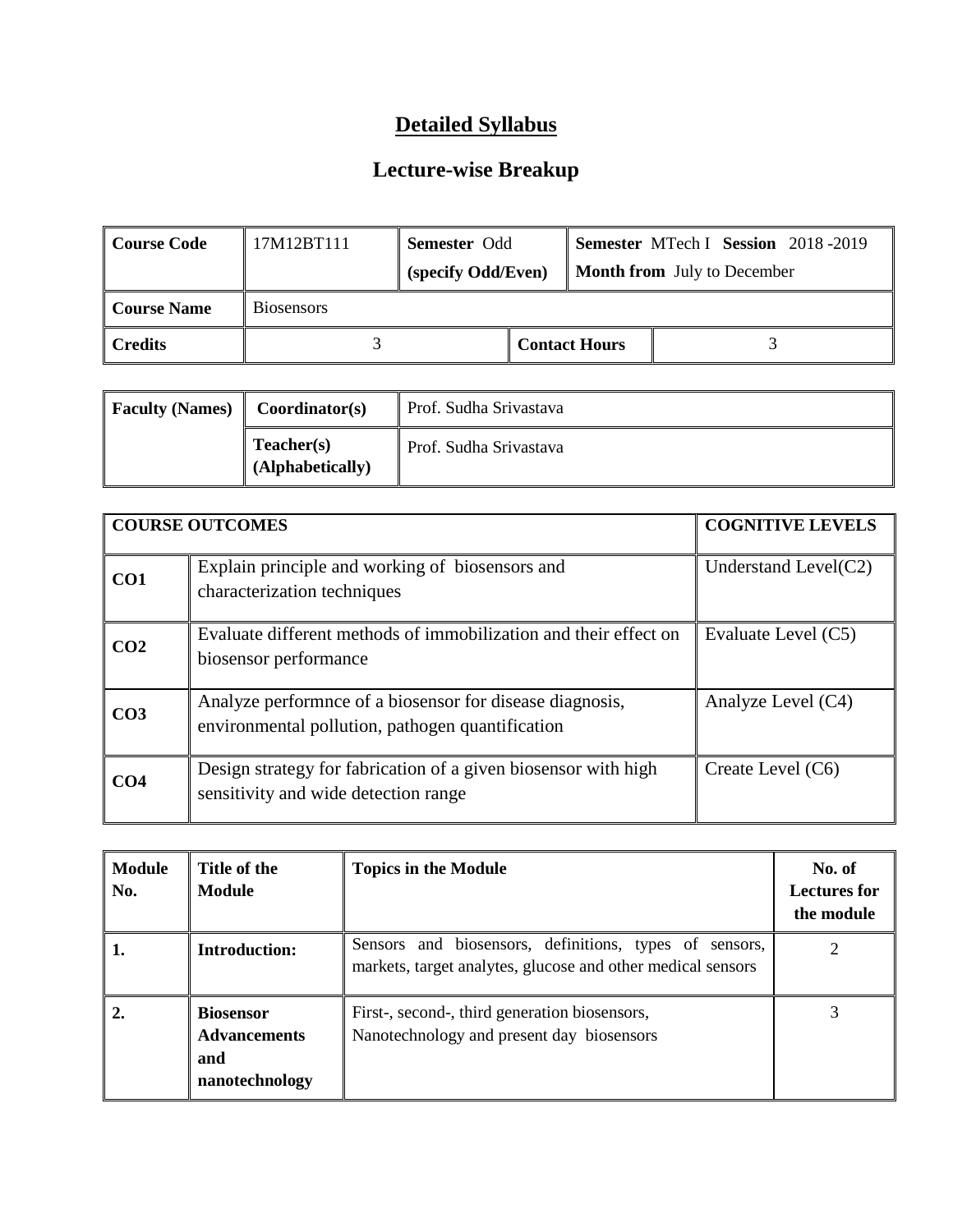| 3.                                                                            | <b>Basic Design</b><br><b>Considerations</b>                                                                                         | Calibration, dynamic Range, signal to noise, sensitivity,<br>selectivity, interference.                                                                                                                                      | $\overline{3}$ |
|-------------------------------------------------------------------------------|--------------------------------------------------------------------------------------------------------------------------------------|------------------------------------------------------------------------------------------------------------------------------------------------------------------------------------------------------------------------------|----------------|
| 4.                                                                            | The biological<br>component                                                                                                          | Whole cell sensors, enzymes – sensing substrates or<br>inhibitors, antibodies (Mab, Fab). And other binding<br>proteins, oligonucleotides and aptamers.                                                                      | 3              |
| 5.                                                                            | <b>Types of</b><br>Optical biosensors, Electrochemical biosensors,<br>Piezoelectric biosensor, Calorimetric biosensors<br>biosensors |                                                                                                                                                                                                                              |                |
| 6.                                                                            | <b>Immobilization</b><br>method                                                                                                      | Non-covalent immobilization - entrapment and multipoint<br>electrostatic attachment. Covalent attachment via thiol,<br>amino and hydroxyl groups. Affinity interactions -<br>avidin/biotin,, complementary oligonucleotides. | $\overline{4}$ |
| 7.                                                                            | <b>Techniques for</b><br>sensing: Physical<br>and chemical                                                                           | Absorbance, fluorescence, chemi/bioluminescence and<br>phosphorescence, Surface Plasmon Resonance (SPR),<br>quartz crystal microbalance, cyclic voltammetry                                                                  | 8              |
| 8.                                                                            | <b>Sensor</b><br>stabilization                                                                                                       | Storage and operational stability. Polyols, polymers and low<br>Mw compounds as stabilizing agents for drying and long<br>term storage. Stabilization mechanisms.                                                            | 3              |
| 9.                                                                            | <b>Applications</b>                                                                                                                  | Pharmaceutical, agricultural, food safety, biomedical<br>applications, food processing: state of the field, market<br>potential, unique design criteria and needs, current sensors<br>in use.                                | $\,8\,$        |
|                                                                               |                                                                                                                                      | <b>Total number of Lectures</b>                                                                                                                                                                                              | 42             |
| <b>Evaluation Criteria</b>                                                    |                                                                                                                                      |                                                                                                                                                                                                                              |                |
| <b>Components</b><br><b>T1</b><br>T <sub>2</sub><br><b>TA</b><br><b>Total</b> | <b>End Semester Examination</b>                                                                                                      | <b>Maximum Marks</b><br>20<br>20<br>35<br>25 (Class Test, Presentation)<br><b>100</b>                                                                                                                                        |                |

|                | <b>Recommended Reading material:</b> Author(s), Title, Edition, Publisher, Year of Publication etc. (Text books,<br>Reference Books, Journals, Reports, Websites etc. in the IEEE format) |  |  |  |  |
|----------------|-------------------------------------------------------------------------------------------------------------------------------------------------------------------------------------------|--|--|--|--|
| 1.             | Ligler, F.S. and Rowe Taitt, C.A. 2002. Optical Biosensors: Present & Future. Elsevier, The                                                                                               |  |  |  |  |
|                | Netherlands. ISBN: 0-444-50974-7.                                                                                                                                                         |  |  |  |  |
| 2.             | Yang, V.C. and T.T. Ngo. 2000. Biosensors and Their Applications. Kluwer                                                                                                                  |  |  |  |  |
|                | Academic/Plenum Publishers, New York, NY. ISBN: 0-306-46087-4.                                                                                                                            |  |  |  |  |
| $^{\prime}$ 3. | Recent research articles                                                                                                                                                                  |  |  |  |  |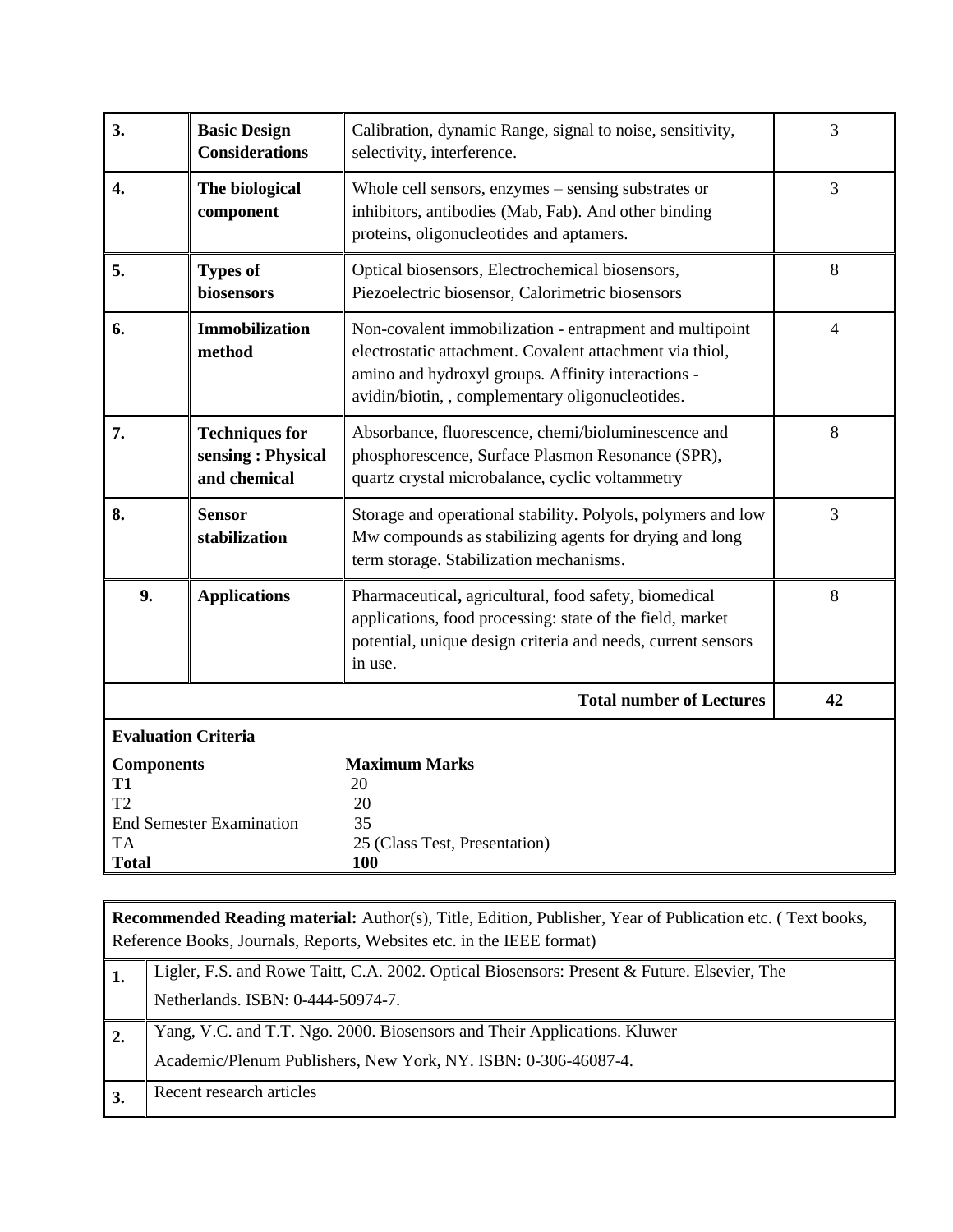| Course Code         | 17M12BT112 | Semester ODD<br>(specify Odd/Even) |                      |  | <b>Semester I Session</b> 2018-2019<br><b>Month from July to December</b> |
|---------------------|------------|------------------------------------|----------------------|--|---------------------------------------------------------------------------|
| Course Name         |            | ANIMAL AND PLANT BIOTECHNOLOGY     |                      |  |                                                                           |
| $\parallel$ Credits |            |                                    | <b>Contact Hours</b> |  |                                                                           |

| <b>Faculty (Names)</b> | Coordinator(s)                 | Dr. Garima Mathur |
|------------------------|--------------------------------|-------------------|
|                        | Teacher(s)<br>(Alphabetically) | Dr. Garima Mathur |

|                 | <b>COURSE OUTCOMES</b>                                                                        | <b>COGNITIVE LEVELS</b> |
|-----------------|-----------------------------------------------------------------------------------------------|-------------------------|
| $\vert$ CO131.1 | Explain the concepts of animal and plant cell culturing and various<br>transformation methods | Understand $level(C2)$  |
| CO131.2         | Make use of scientific literature to plan strategies for animal and plant<br>biotechnology    | Apply $level(C3)$       |
| CO131.3         | Identify appropriate techniques to address related biotechnological<br>problems               | Apply $level(C3)$       |
| CO131.4         | Examine the applicability of animal and plant biotechnology to<br>existing Biotech Industries | Analyze $level(C4)$     |

| <b>Module</b><br>No. | Title of the<br>Module                               | <b>Topics in the Module</b>                                                                                                                                                                                          | No. of<br><b>Lectures for</b><br>the module |
|----------------------|------------------------------------------------------|----------------------------------------------------------------------------------------------------------------------------------------------------------------------------------------------------------------------|---------------------------------------------|
| 1.                   | <b>Plant</b><br><b>Biotechnology</b>                 | Introduction and types of plant tissue culture, germplasm<br>conservation.                                                                                                                                           | -5                                          |
| $\overline{2}$       | Large scale<br>culture and<br>propagation<br>methods | culture<br>and<br>problems<br>associated, $\parallel$ 10<br>Large<br>scale<br>Micropropagation, somaclonal variation, generation of<br>haploid plants, embryo rescue, somatic hybrids and<br>germplasm conservation. |                                             |
| 3.                   | Virus free plants                                    | Meristem culture and generation of virus free plants, $\  \gamma$<br>applications and limitations                                                                                                                    |                                             |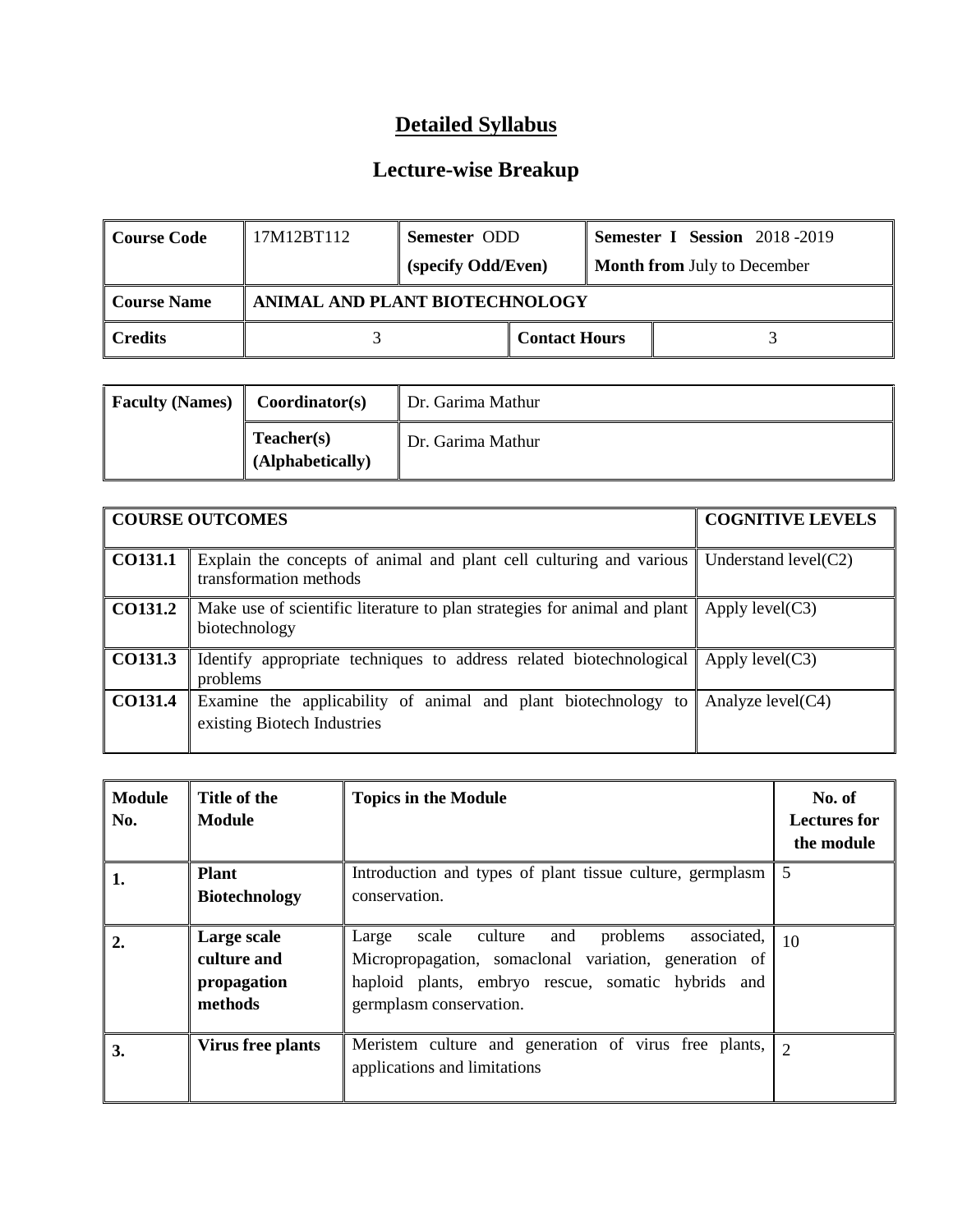| 4.                               | <b>Transgenic plants</b>              | Gen constructs, vectors and transformation methods,<br>applications                                                                | 6              |
|----------------------------------|---------------------------------------|------------------------------------------------------------------------------------------------------------------------------------|----------------|
| 5.                               | <b>Animal</b><br><b>Biotechnology</b> | Introduction, organ culture, cell culture and initiation of cell<br>culture, evolution of continous cell lines                     | $\overline{4}$ |
| 6.                               | Large scale<br>culture of cell lines  | Large scale culture of cell lines, maintenance, growth<br>phases, somatic cell fusion and hybridoma technology and<br>applications | $\mathbf Q$    |
| 7.                               | <b>Stem cells</b>                     | Culture, identification, maintenance, characterization and<br>proliferation heterogenity                                           | $\overline{2}$ |
| 8.                               | <b>Transgenic</b><br>animals          | Gene constructs and transgenic animals                                                                                             | $\overline{4}$ |
|                                  |                                       | <b>Total number of Lectures</b>                                                                                                    | 42             |
| <b>Evaluation Criteria</b>       |                                       |                                                                                                                                    |                |
| <b>Components</b>                |                                       | <b>Maximum Marks</b>                                                                                                               |                |
| T <sub>1</sub><br>T <sub>2</sub> |                                       | 20<br>20                                                                                                                           |                |
| <b>End Semester Examination</b>  |                                       | 35                                                                                                                                 |                |
| <b>TA</b>                        |                                       | $25$ ()                                                                                                                            |                |
| <b>Total</b>                     |                                       | 100                                                                                                                                |                |

|                  | <b>Recommended Reading material:</b> Author(s), Title, Edition, Publisher, Year of Publication etc. (Text books,<br>Reference Books, Journals, Reports, Websites etc. in the IEEE format) |  |  |  |
|------------------|-------------------------------------------------------------------------------------------------------------------------------------------------------------------------------------------|--|--|--|
| 1.               | H. S. Chawla, Introduction to Plant Biotechnology, 3rd Edition, Science Publishers, 2009                                                                                                  |  |  |  |
| $\overline{2}$ . | S.S.Bhojwani and M K Razadan, Plant tissue culture: theory and Practice, Elsevier, 1996                                                                                                   |  |  |  |
| 3.               | S. Narayanaswamy, Plant cell and tissue culture, Tata Mcgraw Hill, 1992                                                                                                                   |  |  |  |
| 4.               | R. Ian Freshney, Culture of animal cells : a manual of basic techniques, Wiley-Liss, 2005                                                                                                 |  |  |  |
| 5.               | J. R.W. Masters, Animal cell culture, 3 <sup>rd</sup> Edition, Oxford University Press, 2000                                                                                              |  |  |  |
| 6.               | A. Mukhopadhyay, Animal Cell Technology, I.K. International, 2009                                                                                                                         |  |  |  |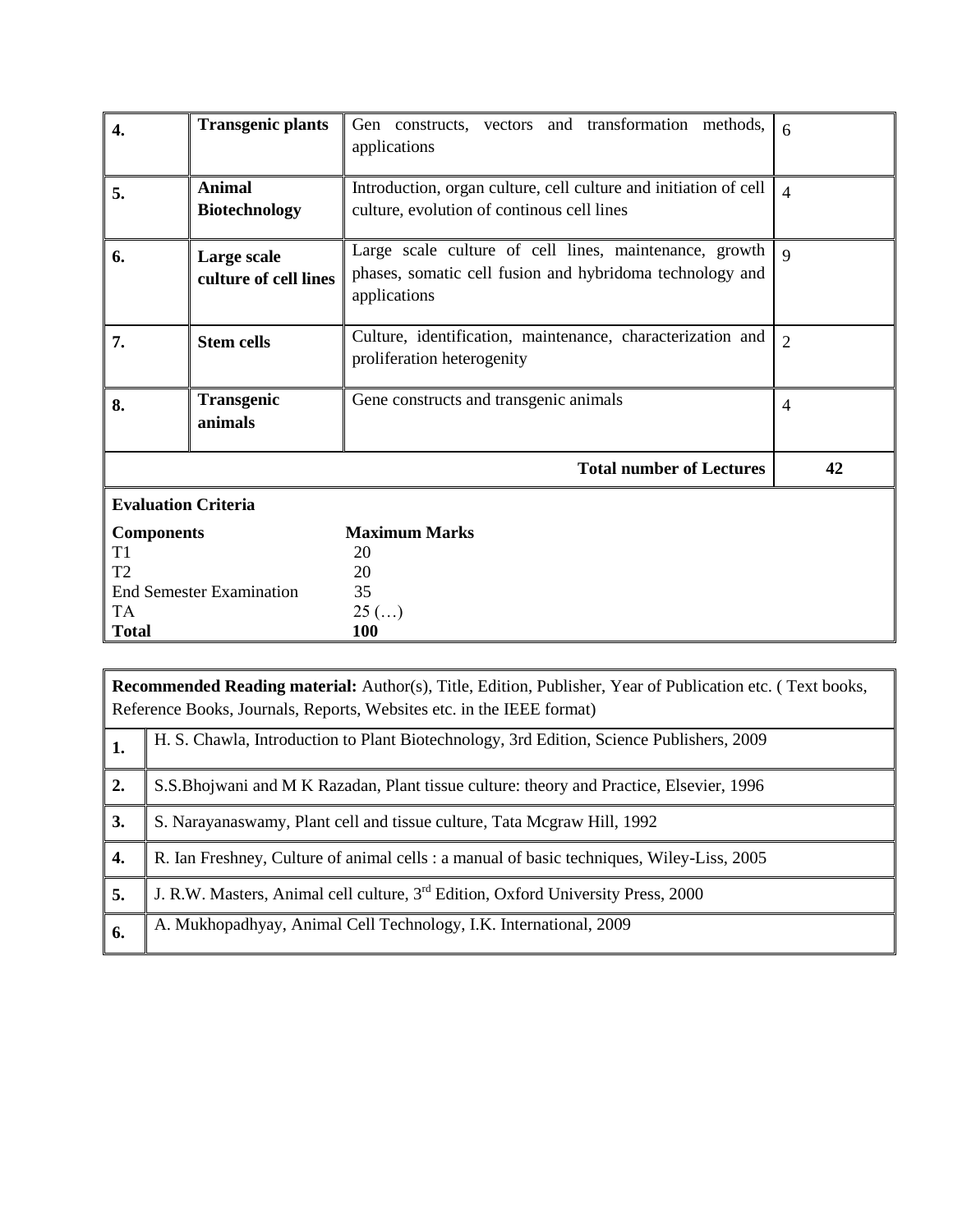| Course Code | 17M12BT113                                  | Semester ODD       |                      |  | Semester I Session 2018-2019       |
|-------------|---------------------------------------------|--------------------|----------------------|--|------------------------------------|
|             |                                             | (specify Odd/Even) |                      |  | <b>Month from July to December</b> |
| Course Name | <b>Information Technology for Biologist</b> |                    |                      |  |                                    |
| ∥ Credits   |                                             |                    | <b>Contact Hours</b> |  |                                    |

| $\vert$ Faculty        |                                | <b>Coordinator(s)</b> $\parallel$ Dr. Chakresh Jain |
|------------------------|--------------------------------|-----------------------------------------------------|
| $\blacksquare$ (Names) | Teacher(s)<br>(Alphabetically) | Dr. Chakresh Jain                                   |

|                    | <b>COURSE OUTCOMES</b>                                                           | <b>COGNITIVE LEVELS</b> |
|--------------------|----------------------------------------------------------------------------------|-------------------------|
| C <sub>132.1</sub> | Explain about the information technology, computer resources and<br>architecture | C2                      |
| C <sub>132.2</sub> | Summarize about high performance computing and protein simulations               | C2                      |
| C <sub>132.3</sub> | Applying information technology in biological problems                           | C <sub>3</sub>          |
| C132.4             | Comparing the docking methods and simulations                                    | C <sub>4</sub>          |

| <b>Module No.</b> | <b>Subtitle of the Module</b>                                  | Topics in the module                                                                                                                                                                                                                  | <b>No. of Lectures for</b><br>the module |
|-------------------|----------------------------------------------------------------|---------------------------------------------------------------------------------------------------------------------------------------------------------------------------------------------------------------------------------------|------------------------------------------|
| ' 1.              | Concepts of Information<br>Technology relevant to<br>biologist | History of Computing in biology,<br>Building blocks of computing systems<br>such as Memory, ALU etc., Internet<br>Architecture and Protocols such as IP,<br>TCP, DNS, NTP. History of Web &<br>internet in Bioinformatics, Scientific | 10                                       |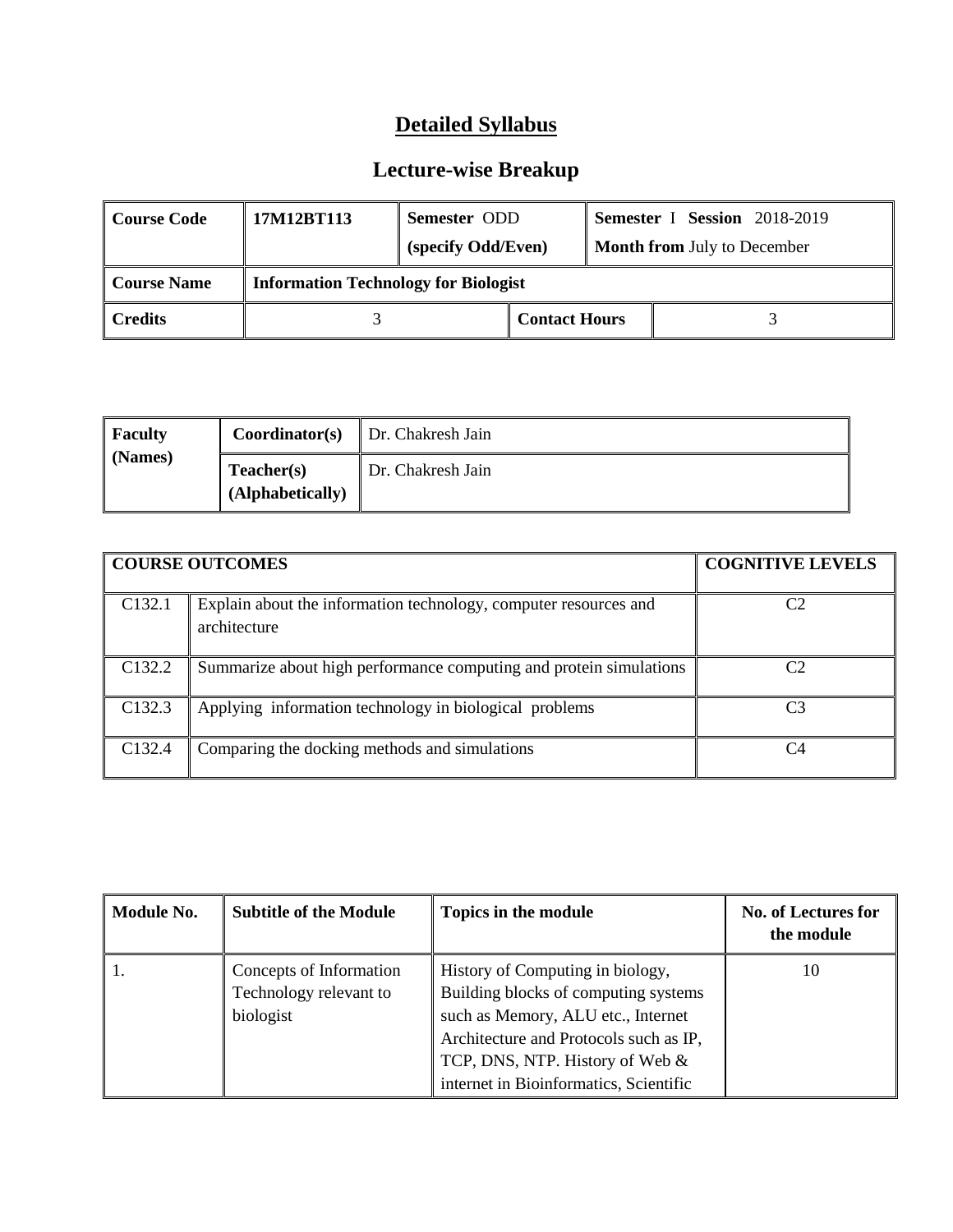|    |                                                                         | Computing, Public and private data in<br>biology, Operating Systems such as<br>Windows and Linux.Biological<br><b>Information Resources.</b>                                                                                                                                                                                                            |    |
|----|-------------------------------------------------------------------------|---------------------------------------------------------------------------------------------------------------------------------------------------------------------------------------------------------------------------------------------------------------------------------------------------------------------------------------------------------|----|
| 2. | Problem solving in Biology<br>through data structure and<br>Programming | Computational approaches for<br>biologist-Definition of Algorithms,<br>Flow charts, Decomposition and pattern<br>recognition (gene prediction using<br>Genscan; Protein Structure Prediction<br>using Swiss Model), program design,<br>errors-syntax, runtime & logic. Basics<br>of C language. Scripting languages such<br>as Perl, Bioperl, and HTML. | 15 |
| 3. | High-performance<br>computing in<br><b>Bioinformatics</b>               | Parallel architectures, parallel<br>computation in biological sequence<br>analysis, Case study-Performance<br>optimization of Clustal W and Turbo<br>Blast. Distributed computing and its<br>applications in protein folding<br>simulations.                                                                                                            | 6  |
| 3. | Applications of IT in large<br>scale biological projects                | Databases and Cloud-1000 genome<br>project, Personal Genomes-<br><b>International Consortium of Cancer</b><br>Genomes, Genographics Project,<br>Imaging- Allen Brain Atlas, NGS Data<br>pipelines and work flow systems, Large<br>Scale Docking Projects.                                                                                               | 11 |
|    |                                                                         | Total number of lectures                                                                                                                                                                                                                                                                                                                                | 42 |

Recommended Reading material: Author(s), Title, Edition, Publisher, Year of Publication etc. ( Text books, Reference Books, Journals, Reports, Websites etc. in the IEEE format)

1. Programming Perl , [Larry Wall, Tom Christiansen, Jon Orwant,](http://shop.oreilly.com/product/9780596000271.do?sortby=publicationDate#tab_04_0) , O'Reilly Media, 3rd edition, , July 2000.

2. Programming in ANSI C, [Balagurusamy,](http://www.google.co.in/search?tbo=p&tbm=bks&q=inauthor:%22Balagurusamy%22) Tata McGraw-Hill Education, 8 rth edition, 2008 -

3. Data Structures and Algorithms in C++, Adam Drozdek, Course Technology, 2nd Edition, 2000.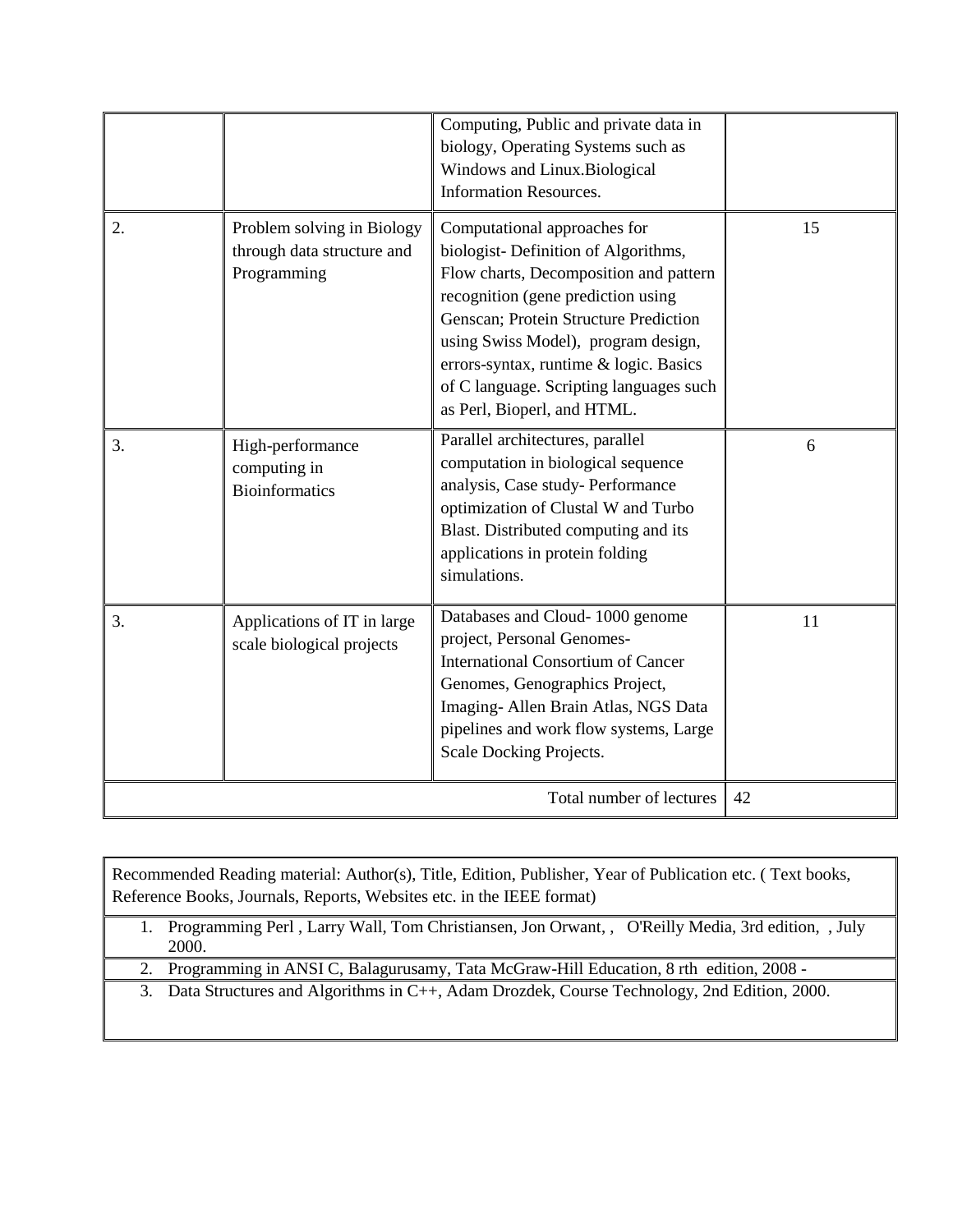4. Bioinformatics: High Performance Parallel Computer Architectures (Embedded Multi-Core Systems), [Bertil Schmidt,](http://www.amazon.com/s/ref=ntt_athr_dp_sr_1?_encoding=UTF8&field-author=Bertil%20Schmidt&search-alias=books&sort=relevancerank) CRC Press; 1 edition (July 15, 2010).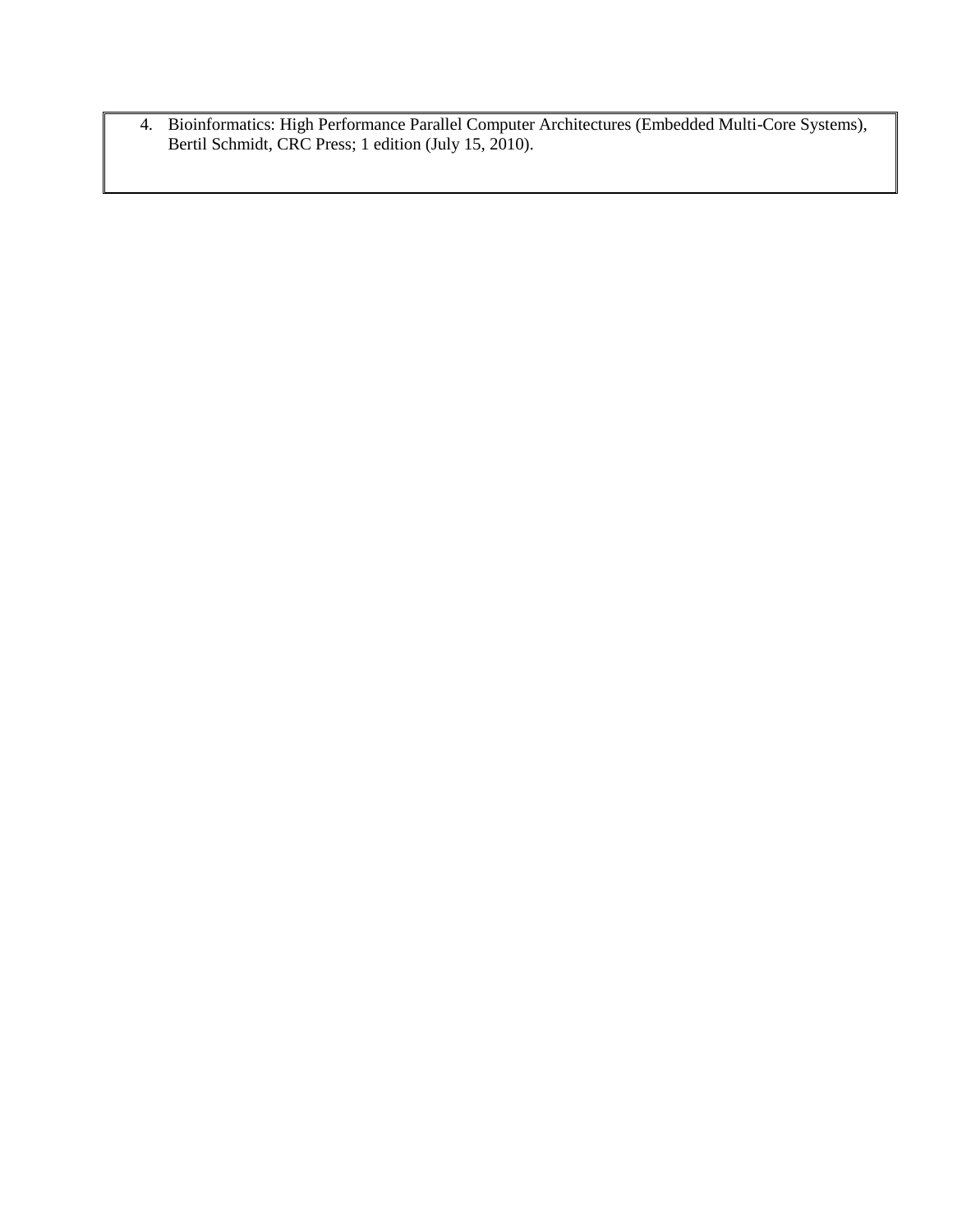| Course Code            | 17M12BT114        | <b>Semester Odd</b>  |  | 2019 | <b>Semester</b> M. tech 1st <b>Session</b> 2018 -<br><b>Month from July to Dec</b> |
|------------------------|-------------------|----------------------|--|------|------------------------------------------------------------------------------------|
| Course Name            | Enzyme Technology |                      |  |      |                                                                                    |
| $\blacksquare$ Credits |                   | <b>Contact Hours</b> |  |      |                                                                                    |

| <b>Faculty (Names)</b> | Coordinator(s)                 | Dr. Priyadarshini                  |
|------------------------|--------------------------------|------------------------------------|
|                        | Teacher(s)<br>(Alphabetically) | Dr. Priyadarshini, Dr. Smriti Gaur |

| <b>COURSE OUTCOMES</b> |                                                                                     | <b>COGNITIVE LEVELS</b>      |
|------------------------|-------------------------------------------------------------------------------------|------------------------------|
| CO <sub>1</sub>        | Explain enzyme kinetics and its regulation.                                         | Understand Level $(C2)$      |
| CO <sub>2</sub>        | Outline the purification and characterization strategies for industrial<br>enzymes. | <b>Understand Level (C2)</b> |
| CO <sub>3</sub>        | Plan the production of metabolites in biological system.                            | Apply Level $(C3)$           |
| CO <sub>4</sub>        | Apply acquired knowledge for commercialization of products.                         | Apply Level (C3)             |

| <b>Module</b><br>No. | <b>Title of the Module</b>                  | <b>Topics in the Module</b>                                                                                                                                                                                                                                                                           | No. of<br><b>Lectures for</b><br>the module |
|----------------------|---------------------------------------------|-------------------------------------------------------------------------------------------------------------------------------------------------------------------------------------------------------------------------------------------------------------------------------------------------------|---------------------------------------------|
| 1.                   | <b>Fundamentals of</b><br><b>Enzymology</b> | Objectives and strategies of Enzyme purification,<br>Introduction to enzyme Kinetics, Mechanism of enzyme<br>action and control of enzyme activity with examples<br>related to control of metabolic pathways.                                                                                         | 8                                           |
| $\overline{2}$ .     | <b>Sources of</b><br>industrial enzymes     | Natural & recombinant), enzymes in the cell and in<br>organized systems, enzyme turnover, correlation between<br>rate of turnover and structure and function of enzymes                                                                                                                               | h                                           |
| 3 <sub>1</sub>       | <b>Enzyme</b><br>immobilization             | Preparation and kinetics of immobilized enzymes,<br>enzyme reactors, membrane reactors, packed bed reactors,<br>continuous flow reactors, stirred tank reactor, fluidized<br>reactors, along with their application in dairy, cereal,<br>fruit juice, oil and fat industry, and their safety aspects, | 3                                           |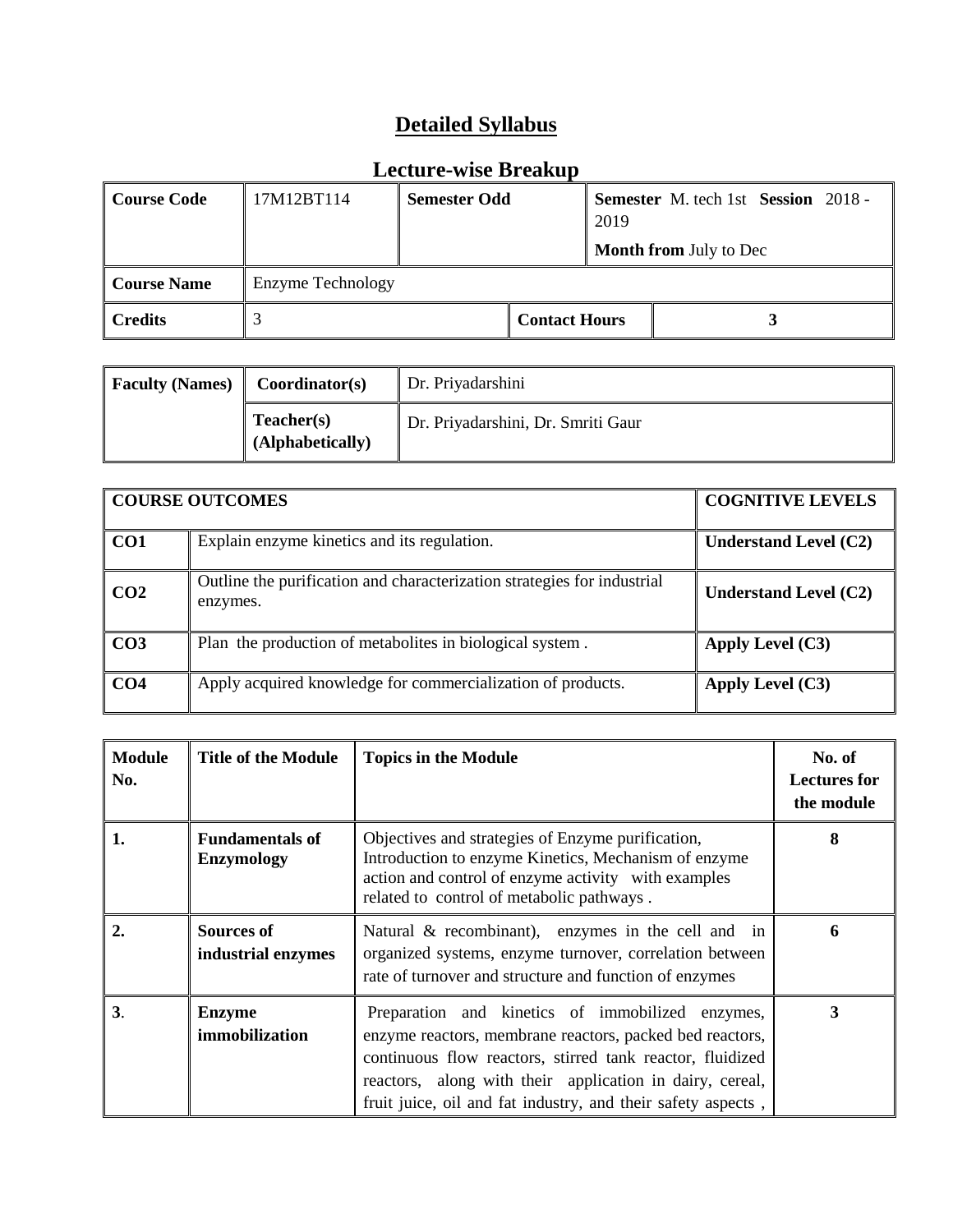|                                                                        |                                                                    | use of immobilized raffinase, lipase, invertase and lactase<br>in industry Recent advances in enzyme technology.                                                                                                                                                   |                         |  |
|------------------------------------------------------------------------|--------------------------------------------------------------------|--------------------------------------------------------------------------------------------------------------------------------------------------------------------------------------------------------------------------------------------------------------------|-------------------------|--|
| $\overline{4}$ .                                                       | <b>Enzymes</b> as<br>commercial<br>products                        | The large-scale use of enzymes                                                                                                                                                                                                                                     | $\overline{\mathbf{4}}$ |  |
| 5.                                                                     | <b>Enzymes</b> in plant<br>fiber based<br>industry                 | Biopulping Paper and Pulp industry, Textile industry<br>and in Laundry detergents                                                                                                                                                                                  | 4                       |  |
| 6.                                                                     | <b>Enzymes in Waste</b><br>remediation                             | Explosives, Organophosphates in Pesticide Residues and<br>Nerve Gas, Oil and Gas Desulfurization                                                                                                                                                                   | $\overline{\mathbf{4}}$ |  |
| 7.                                                                     | <b>Enzymes in Animal</b><br>nutrition and in<br>Food production    | Pig husbandry, Chicken feed, cattle fodder like Milk and<br>Cheese industries, Sugar industry, Meat industry, Oil, Fat,<br>Flavor and Fragrance industry                                                                                                           | 4                       |  |
| 8.                                                                     | <b>Enzymes</b> as therapy<br>targets and<br><b>Pharmaceuticals</b> | Cycloxygenase,<br>Antivirals, and<br>Proteases,<br>reverse<br>Polyketide Synthases in Pharmaceutical<br>transcriptase,<br>processing, FDA-Approved Enzyme Drugs and research<br>and development products.                                                          | 4                       |  |
| 9.                                                                     | <b>Introduction to</b><br><b>Metabolic</b><br>engineering          | Analysis of sequence of reactions and Stoichiometry,<br>Synthesis of primary and secondary metabolites, The<br>genetic switch in E.coli illustrating the dynamic nature of<br>the genome, Metabolic Flux analysis and Metabolic<br>control analysis, Case studies. | $\overline{7}$          |  |
|                                                                        |                                                                    | <b>Total number of Lectures</b>                                                                                                                                                                                                                                    | 42                      |  |
| <b>Evaluation Criteria</b>                                             |                                                                    |                                                                                                                                                                                                                                                                    |                         |  |
| <b>Components</b><br>T1<br>T <sub>2</sub><br><b>TA</b><br><b>Total</b> | <b>End Semester Examination</b>                                    | <b>Maximum Marks</b><br>20<br>20<br>35<br>25 (Assignment 1, Assignment 2)<br><b>100</b>                                                                                                                                                                            |                         |  |

|                | <b>Recommended Reading material:</b> Author(s), Title, Edition, Publisher, Year of Publication etc. (Text books,<br>Reference Books, Journals, Reports, Websites etc. in the IEEE format) |  |  |  |  |
|----------------|-------------------------------------------------------------------------------------------------------------------------------------------------------------------------------------------|--|--|--|--|
| $^{\prime}$ 1. | Industrial enzymes and their applications Helmut Uhlig, John Wiley and sons.                                                                                                              |  |  |  |  |
| 2.             | Biochemical engineering and Biotechnology Atkins and Mavituna 2nd edition Stockton Press New york                                                                                         |  |  |  |  |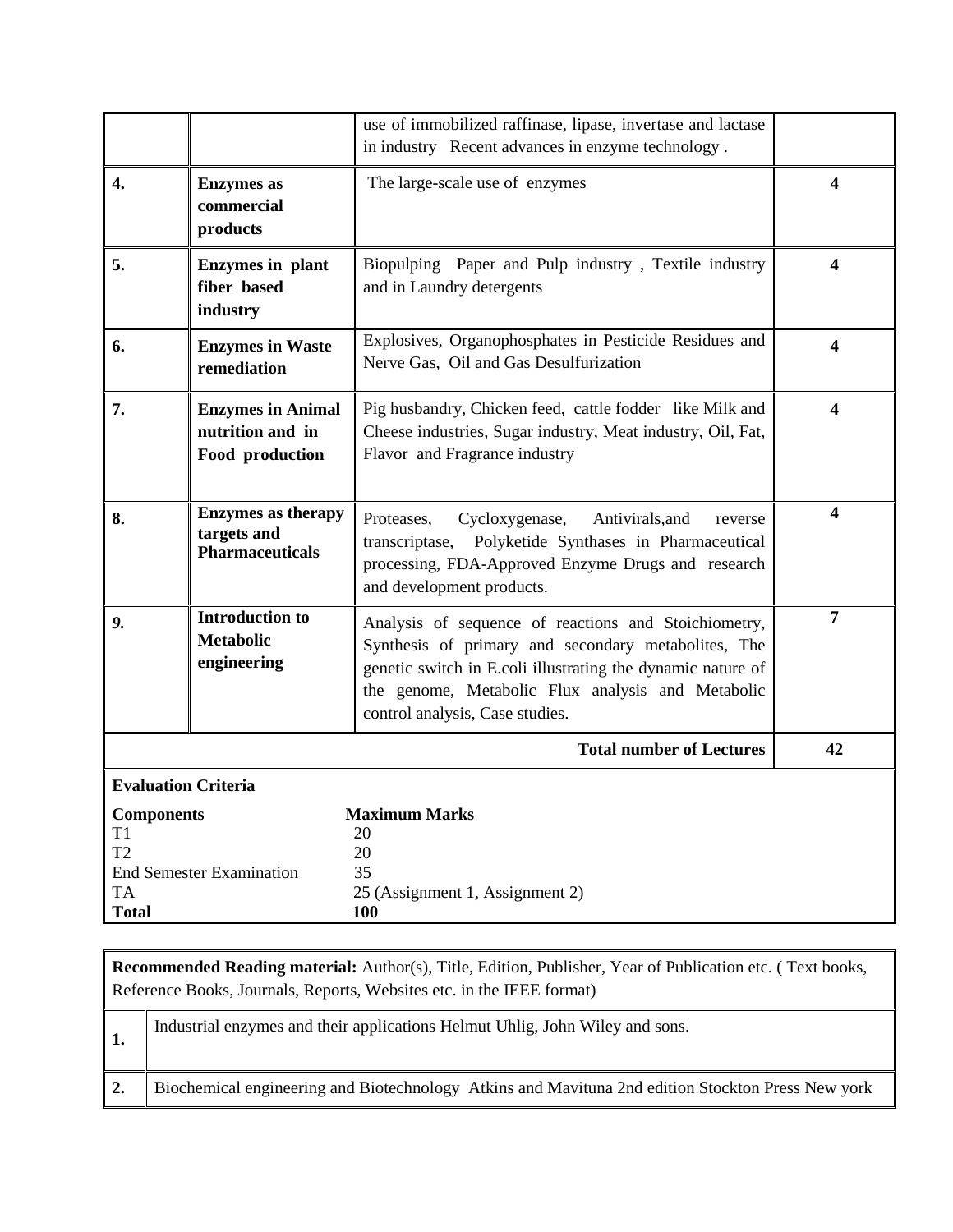| 3. | Industrial Enzymology . Godfrey T. West, S. (eds) 1996, Mac millan Press London                                              |
|----|------------------------------------------------------------------------------------------------------------------------------|
| 4. | Industrial Application of Immobilized enzymes . Tanaka, A. Tosa, T. and Kobayashi, T. (eds.).1993<br>Marcel Dekker, New York |
| 5. | Gerharts W, "Enzyme Industry-Production and Applications"                                                                    |
| 6. | Tailor, R.F., "Protein immobilisation-Fundamentals and application"                                                          |
| 7. | Zubay G., "Biochemistry"                                                                                                     |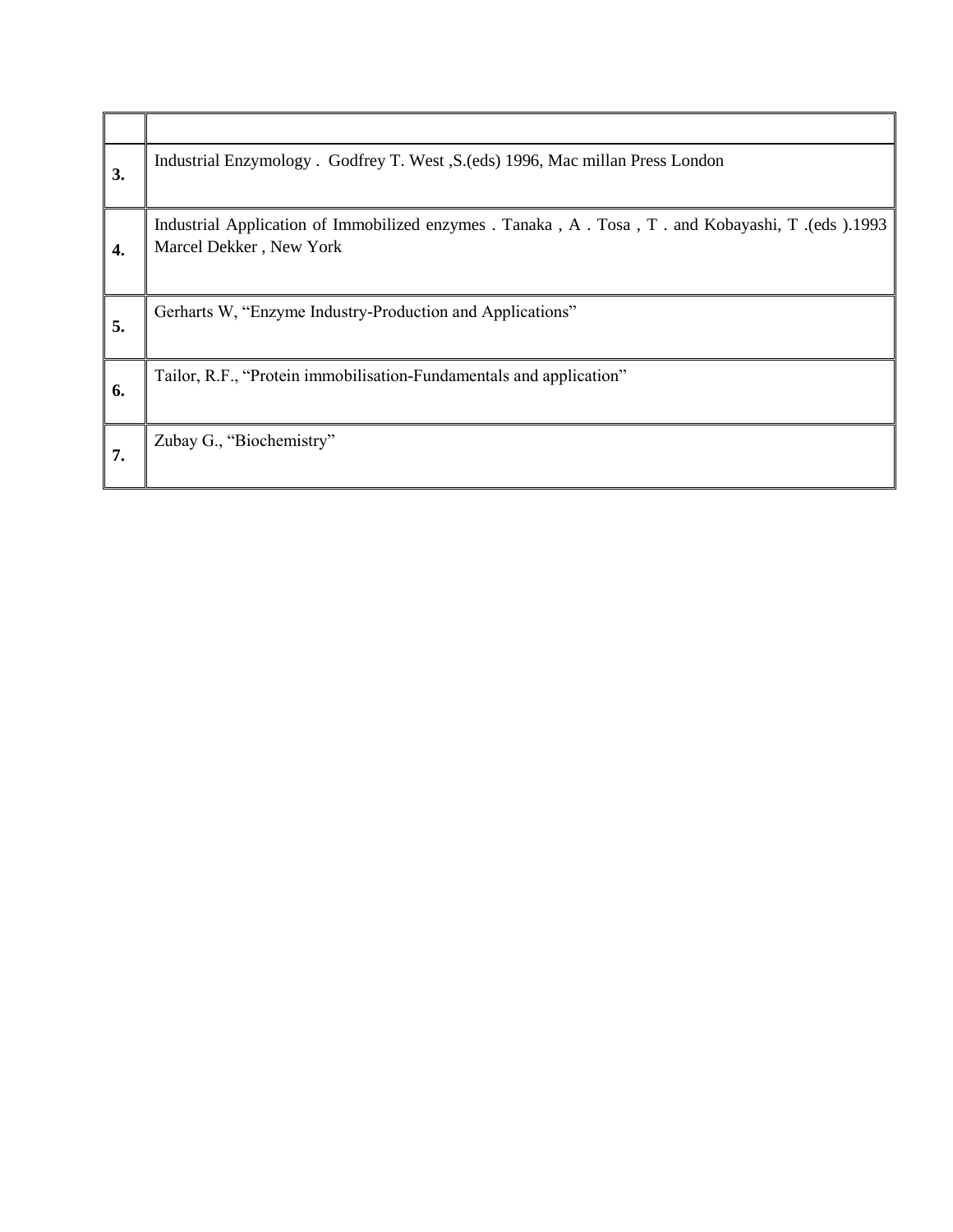| Course Code         | 17M12BT116         | <b>Semester Odd</b> |                      | <b>Semester X</b> Session 2018-2019<br><b>Month from</b> July to December |  |  |
|---------------------|--------------------|---------------------|----------------------|---------------------------------------------------------------------------|--|--|
| <b>Course Name</b>  | Regulatory affairs |                     |                      |                                                                           |  |  |
| $\parallel$ Credits |                    |                     | <b>Contact Hours</b> |                                                                           |  |  |

| <b>Faculty (Names)</b> | Coordinator(s)                 | Dr Shweta Dang |
|------------------------|--------------------------------|----------------|
|                        | Teacher(s)<br>(Alphabetically) | Dr Shweta Dang |

|                 | <b>COURSE OUTCOMES</b>                                                                          | <b>COGNITIVE LEVELS</b> |
|-----------------|-------------------------------------------------------------------------------------------------|-------------------------|
| CO <sub>1</sub> | Explain regulatory markets and agencies; preclinical and clinical trials                        | Understanding (Level 2) |
| CO <sub>2</sub> | Analyze the guidelines for approvals of new drugs/biologics                                     | Analyzing (Level 4)     |
| CO <sub>3</sub> | Compare innovator and generic pharmaceutical industry with Patent<br>and Non patent exclusivity | Evaluating (Level 5)    |
| CO <sub>4</sub> | Interpret ICH guidelines applicable to drugs and biotechnology based<br>therapeutic products.   | Understanding (Level 2) |
| CO <sub>5</sub> | Assess regulatory approvals via related case studies                                            | Evaluating (Level 5)    |

| <b>Module</b><br>No. | <b>Title of the Module</b>                                 | <b>Topics in the Module</b>                                                 | No. of<br><b>Lectures for</b><br>the module |
|----------------------|------------------------------------------------------------|-----------------------------------------------------------------------------|---------------------------------------------|
| 1.                   | <b>Introduction To</b><br><b>Regulatory agencies</b>       | CDSCO, India<br><b>USFDA, USA</b><br>EMEA, Europian Union<br>TGA, Australia | 2                                           |
| 2.                   | <b>Introduction To</b><br>Pharmacopoeias<br>and Monographs | Indian Pharmacopoeia (IP)<br>British Pharmacopoeia (BP)                     | 2                                           |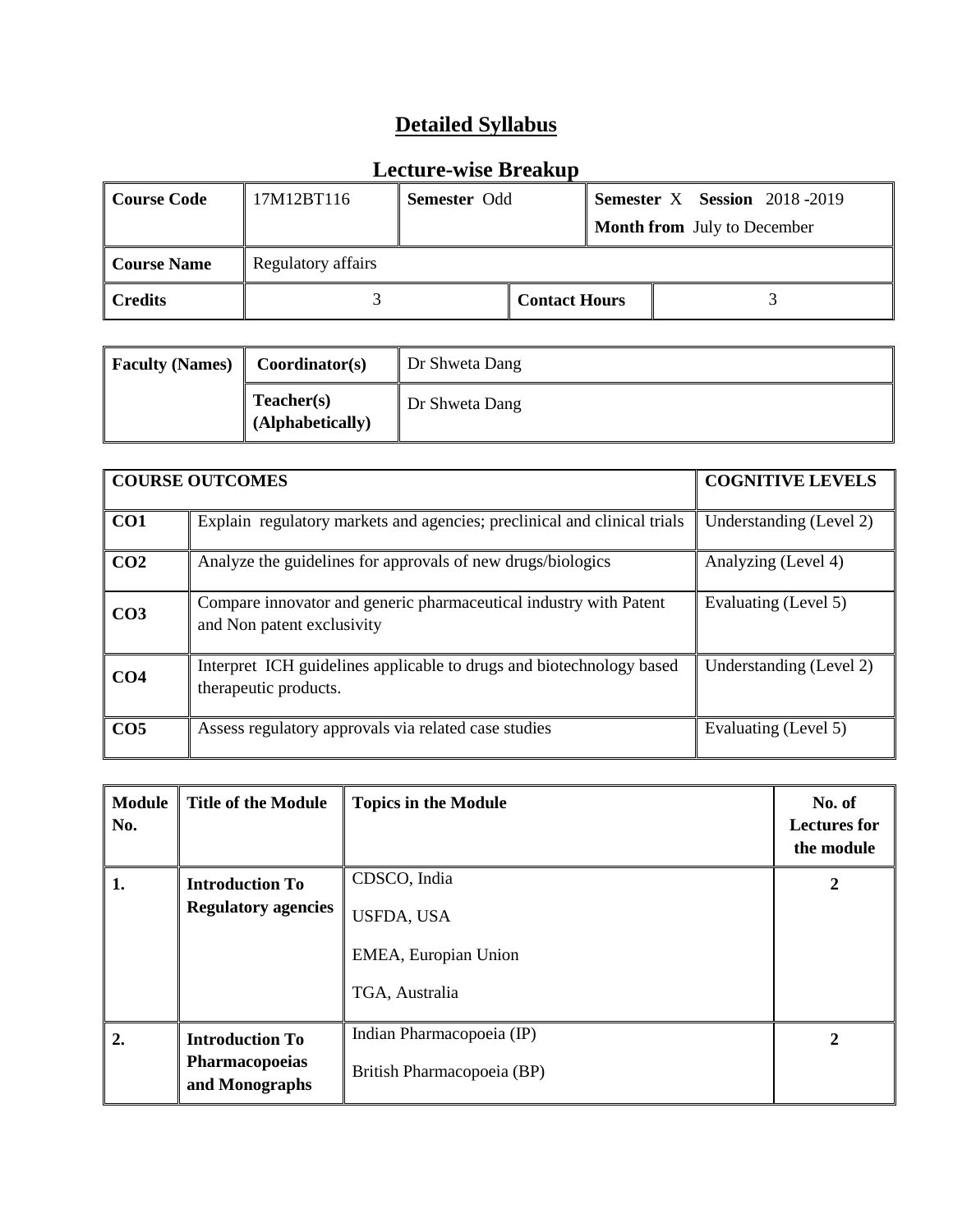|                   |                                 | United Sates Pharmacopoeia (USP)                                                                               |                         |
|-------------------|---------------------------------|----------------------------------------------------------------------------------------------------------------|-------------------------|
|                   |                                 | International Pharmacopoeia (Int. Ph.)                                                                         |                         |
|                   |                                 | European Pharmacopoeia (Eur. Ph.)                                                                              |                         |
|                   |                                 |                                                                                                                |                         |
| 3.                | <b>Safety and efficacy</b>      | Case studies of safety issues in history, Preclinical                                                          | $\overline{\mathbf{4}}$ |
|                   | of drugs/biologics,             | requirements, acute and chronic toxicity, dose                                                                 |                         |
|                   | preclinical studies,            | determination, NOAEL, phases of clinical trials (I,II III)                                                     |                         |
|                   | <b>Clinical phases</b>          |                                                                                                                |                         |
| $\overline{4}$ .  | <b>Approval pathways</b>        | FDA, CDER, CBER, IND, NDA, BLA, recalls, Phase IV,                                                             | $\overline{7}$          |
|                   | for Drugs/biologic/             | filing procedures                                                                                              |                         |
|                   | biopharmaceuticals<br>in USFDA  |                                                                                                                |                         |
|                   | <b>Approval pathways</b>        |                                                                                                                |                         |
| 5.                | for Drugs/biologic/             | EMEA, market authorization application. Centralized,<br>Decentralized, National, Mutual recognition procedure. | 4                       |
|                   | biopharmaceuticals              | CTD, eCTD, Nees Submissions, ICH M4                                                                            |                         |
|                   | in europe                       |                                                                                                                |                         |
|                   | Approval pathways               |                                                                                                                | $\mathbf{3}$            |
| 6.                | for Drugs/ biologic/            | Central Drug Standard Control Organization, INDIA,<br>Pharmaceutical and Medical Devices Agency of Japan       |                         |
|                   | biopharmaceuticals              |                                                                                                                |                         |
|                   | in India and Japan              |                                                                                                                |                         |
| 7.                | <b>Generics</b><br>and          | Hatch Wax man Act (Para I, II, III and IV filings), BPCI act                                                   | 6                       |
|                   | <b>Biosimilars</b>              | USA, CDSCO guildines, EMEA guidelines, Status of                                                               |                         |
|                   |                                 | guidelines                                                                                                     |                         |
| 8.                | <b>Non</b><br><b>Patent</b>     | Market<br>Pediatrics<br>Orphan<br>law,<br>exclusivity,<br>Drug                                                 | 5                       |
|                   | <b>Exclusivities</b>            | exclusivity, First to file exclusivity                                                                         |                         |
| 9.                | <b>ICH Guidelines for</b>       | Overview of ICH guidelines, ICH QSEM, ICH Q5, Q6,.                                                             | 5                       |
|                   | <b>Biologics and Good</b>       | ICH E6, ICH Q8,9,10                                                                                            |                         |
|                   | <b>Clinical Practices</b>       |                                                                                                                |                         |
| 11.               | <b>Case Studies</b>             | <b>Relevant Case studies</b>                                                                                   | $\overline{\mathbf{4}}$ |
|                   |                                 |                                                                                                                |                         |
|                   |                                 | <b>Total number of Lectures</b>                                                                                | 42                      |
|                   | <b>Evaluation Criteria</b>      |                                                                                                                |                         |
| <b>Components</b> |                                 | <b>Maximum Marks</b>                                                                                           |                         |
| T1                |                                 | 20                                                                                                             |                         |
| T <sub>2</sub>    | <b>End Semester Examination</b> | 20<br>35                                                                                                       |                         |
| TA                |                                 | 25 (Class Test, Assignment I and II)                                                                           |                         |
|                   |                                 |                                                                                                                |                         |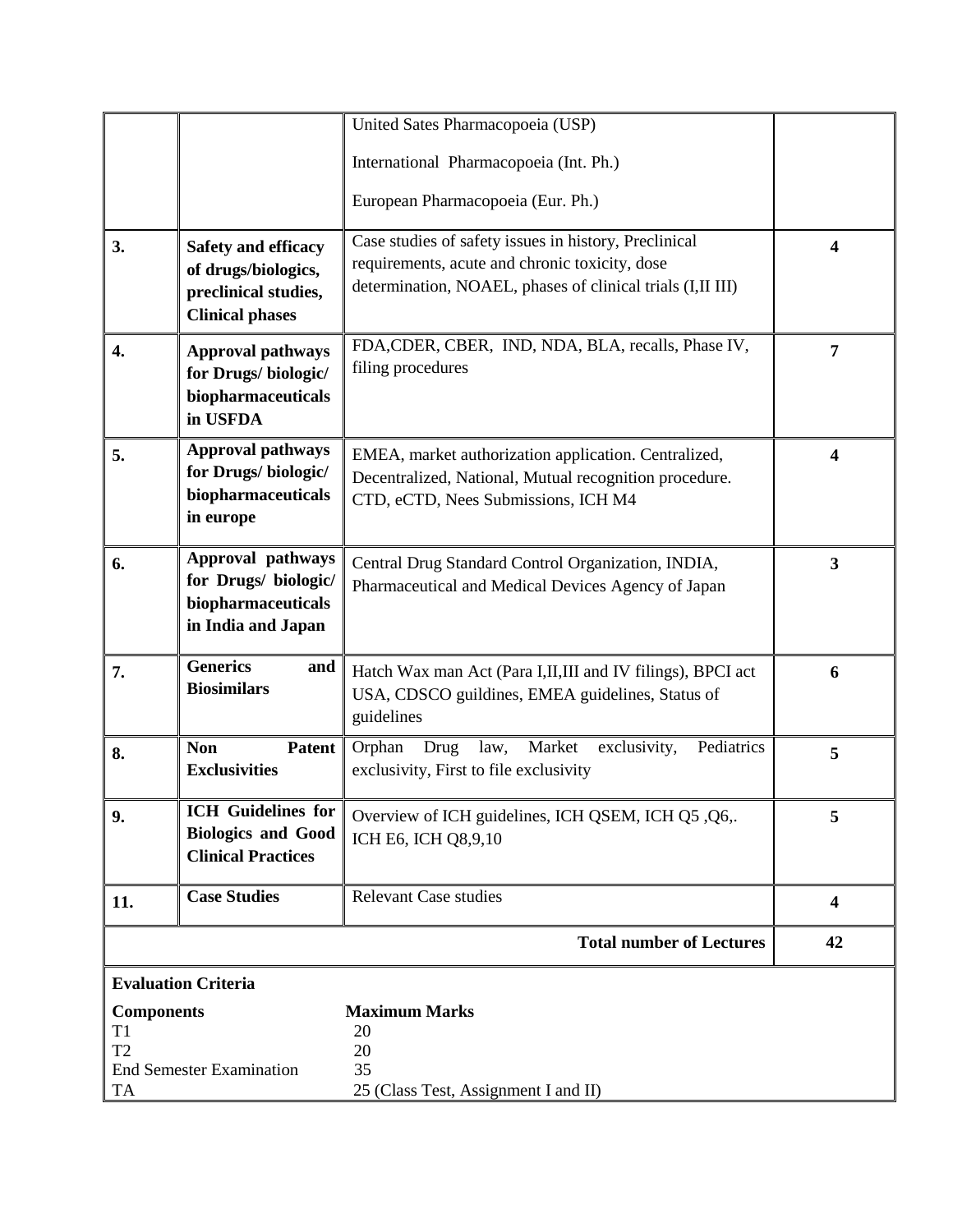**Total** 100

|    | <b>Recommended Reading material:</b> Author(s), Title, Edition, Publisher, Year of Publication etc. (Text books,<br>Reference Books, Journals, Reports, Websites etc. in the IEEE format) |  |  |  |  |  |
|----|-------------------------------------------------------------------------------------------------------------------------------------------------------------------------------------------|--|--|--|--|--|
| 1. | Sandy Weinberg, GUIDEBOOK FOR DRUG REGULATORY SUBMISSIONS, 2009 (first edition), John                                                                                                     |  |  |  |  |  |
|    | Wiley $&$ Sons, Inc.                                                                                                                                                                      |  |  |  |  |  |
| 2. | The Common Technical Document (CTD), Internet:                                                                                                                                            |  |  |  |  |  |
|    | http://www.ich.org/                                                                                                                                                                       |  |  |  |  |  |
| 3. | Guideline for submitting supporting documentation in drug applications for the manufacture of drug                                                                                        |  |  |  |  |  |
|    | 1987,<br>Internet:<br>substances,<br>February                                                                                                                                             |  |  |  |  |  |
|    | http://www.fda.gov/cder/guidance/drugsub.pdf                                                                                                                                              |  |  |  |  |  |
|    |                                                                                                                                                                                           |  |  |  |  |  |
|    | ICH Guideline: The Common Technical Document for the Registration of Pharmaceuticals for Human                                                                                            |  |  |  |  |  |
| 4. | Use: Quality - M4Q; Quality Overall Summary of Module 2, Module 3: Quality, Internet:                                                                                                     |  |  |  |  |  |
|    | http://www.ich.org/MediaServer.jser?@_ID=556&@_MODE=GLB                                                                                                                                   |  |  |  |  |  |
|    |                                                                                                                                                                                           |  |  |  |  |  |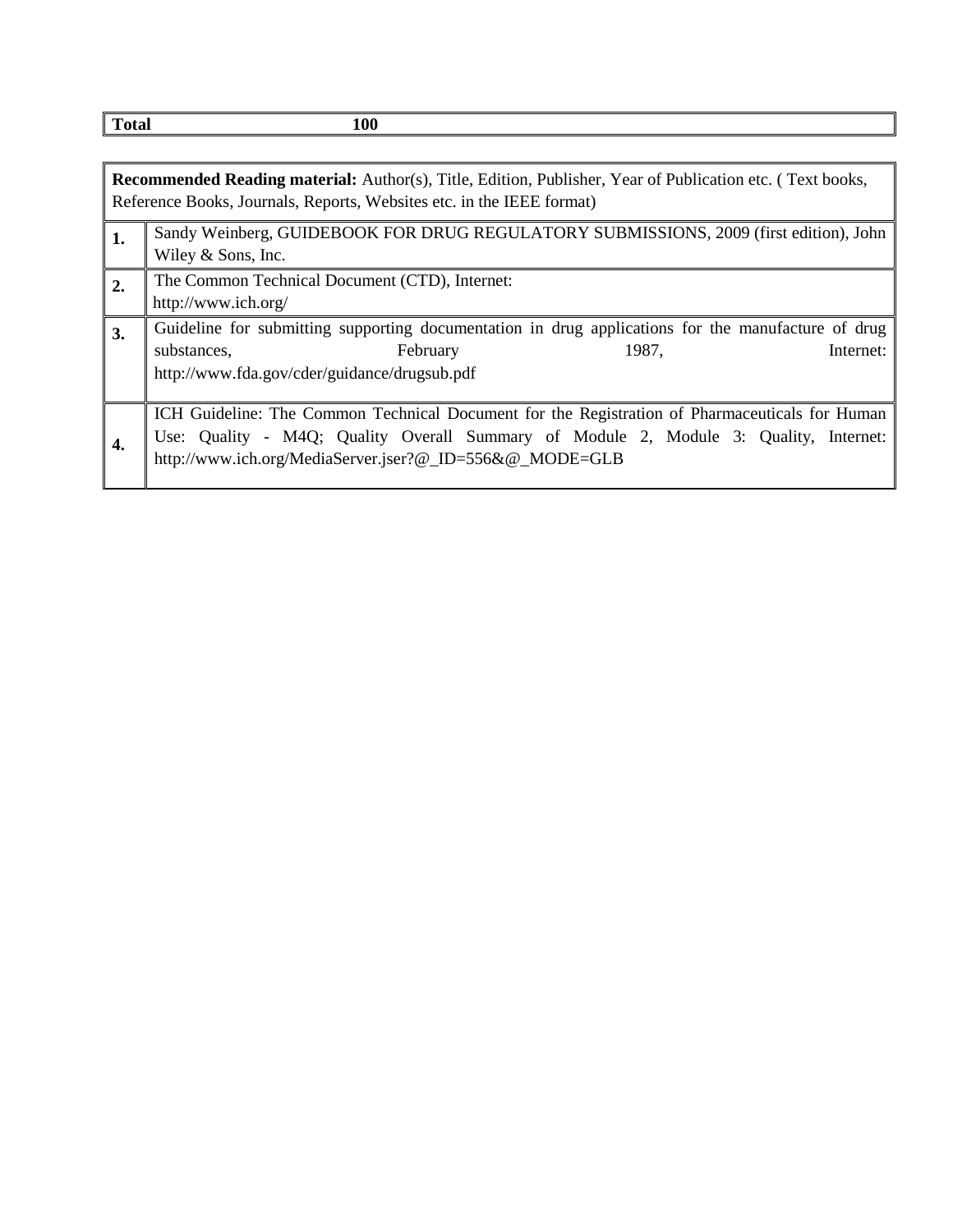| <b>Course Code</b> | 14M1NBT334/17<br><b>M12BT118</b>            | <b>Semester</b><br>Odd |  |  | <b>Semester III. Session</b> 2018-2019<br><b>Month from June to December</b> |
|--------------------|---------------------------------------------|------------------------|--|--|------------------------------------------------------------------------------|
| <b>Course Name</b> | <b>Product Development in Biotechnology</b> |                        |  |  |                                                                              |
| <b>Credits</b>     |                                             | <b>Contact Hours</b>   |  |  |                                                                              |

| <b>Faculty (Names)</b> | Coordinator(s)                 | Dr. NeerajWadhwa |
|------------------------|--------------------------------|------------------|
|                        | Teacher(s)<br>(Alphabetically) | Dr. NeerajWadhwa |

|                 | <b>COURSE OUTCOMES</b>                                                          | <b>COGNITIVE LEVELS</b>      |
|-----------------|---------------------------------------------------------------------------------|------------------------------|
| CO1             | Outline various processes relevant for Biobusiness                              | Understand $(C2)$            |
| CO <sub>2</sub> | Compare marketing techniques and related ethics                                 | Apply Level $(C2)$           |
| CO <sub>3</sub> | appropriate technology for the production of Biological<br>Select<br>products   | <b>Understand Level (C3)</b> |
| CO <sub>4</sub> | Explain financial, regulatory, health policy aspects for biobased<br>industries | <b>Understand Level (C2)</b> |

| <b>Module</b><br>No. | Title of the<br><b>Module</b>                         | <b>Topics in the Module</b>                                                                                                                                                                                                                                               | No. of<br><b>Lectures for</b><br>the module |
|----------------------|-------------------------------------------------------|---------------------------------------------------------------------------------------------------------------------------------------------------------------------------------------------------------------------------------------------------------------------------|---------------------------------------------|
| 1.                   | <b>Biotechnology</b><br><b>Industries</b><br>overview | Biotech industries in India and abroad, , Biotechnology as a<br>function of science and business , Company structures<br>versus other non-biotech companies, Functional units<br>Company structure and functions<br>Emerging technology and technical convergences issues | 5                                           |
| $\overline{2}$ .     | <b>Business in the</b><br>context of                  | Science/development, the idea and its development, Plant<br>lab-equipment- glasswares chemical<br>culture<br>tissue                                                                                                                                                       | 10                                          |
|                      | biotechnology<br>Entrepreneurship-                    | requiremen-- construction, techniques in culturing and export<br>abroad, Vermitechnology, Mushroom cultivation, single<br>cell protein, Biofertilizer technology-production, Textile                                                                                      |                                             |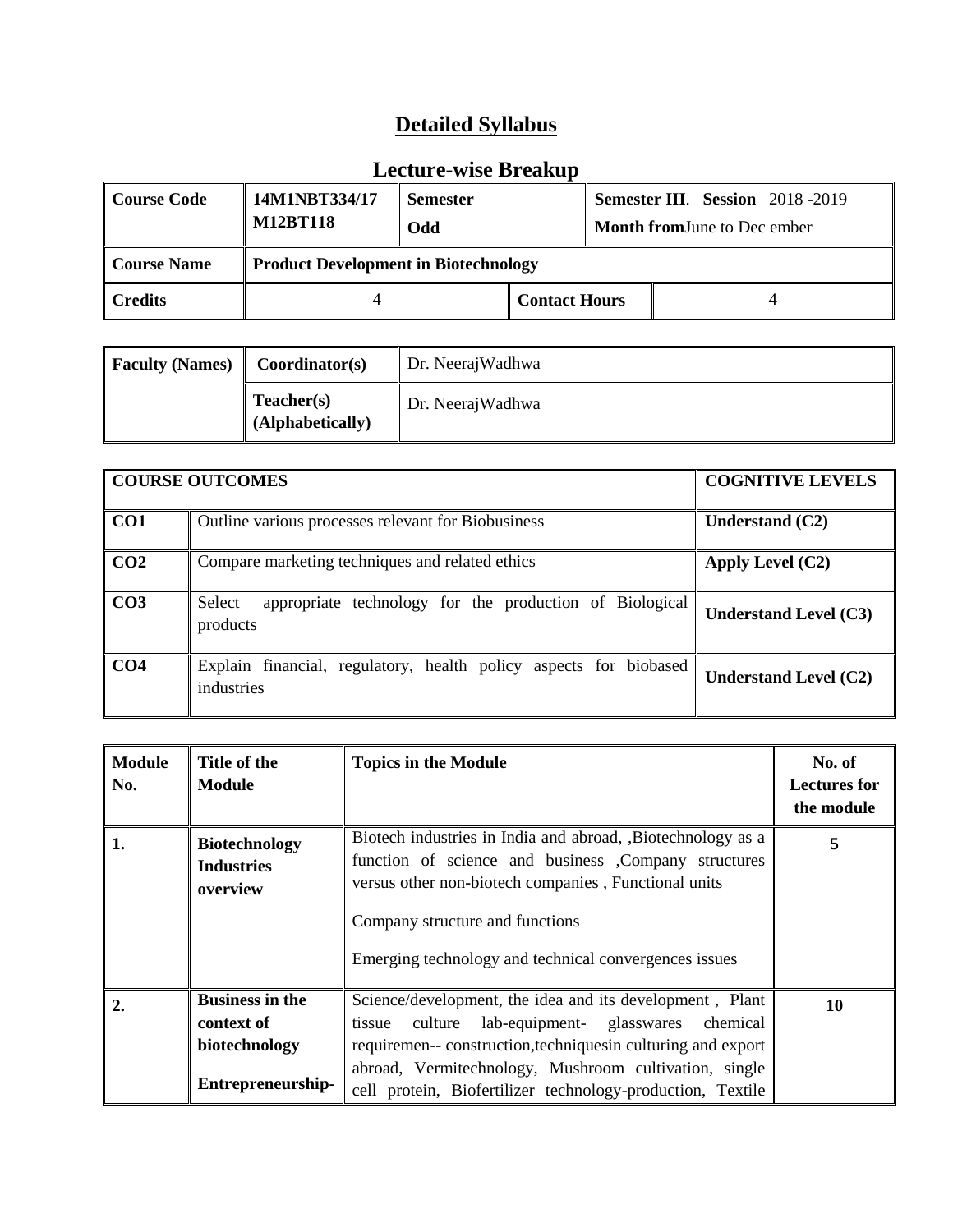|    |                                                                       | processing, leather treatment, Detergent industry, bakery,<br>diary Pharmaceutical drug development, Medical device<br>product development ,Technology product development<br>Other biotech product development, such as biofuels,<br>bioengineered foods, etc.- commercialization of Bakery<br>and dairy products                                                                                                                                                                                                                                                                                                                                                                                                                                                                                                                                                                                                                         |    |
|----|-----------------------------------------------------------------------|--------------------------------------------------------------------------------------------------------------------------------------------------------------------------------------------------------------------------------------------------------------------------------------------------------------------------------------------------------------------------------------------------------------------------------------------------------------------------------------------------------------------------------------------------------------------------------------------------------------------------------------------------------------------------------------------------------------------------------------------------------------------------------------------------------------------------------------------------------------------------------------------------------------------------------------------|----|
| 3. | <b>Product</b><br>development                                         | Production<br>of<br>commercially important primary<br>a.<br>metabolites like organic acids, amino acids and alcohol $\&$<br>Production processes for various classes of secondary<br>metabolites: Antibiotics, Vitamins and Steroids.<br>b.Production<br>Industrial Enzymes, Biopesticides,<br>of<br>Biofertilizers, Biopreservatives, Biopolymers Biodiesel.<br>Cheese, Beer, SCP & Mushroom culture, Bioremediation.<br>c.Production of recombinant proteins having therapeutic<br>and diagnostic applications, vaccines.<br>Bioprocess strategies in Plant Cell and Animal Cell culture.<br>d. Biotransformation applications of enzymes -<br>Hydrolytic- Ester bond, Amide, Epoxides, Nitriles,<br>Reduction reactions -- aldehydes, Ketones,<br>C=C, Oxidation reactions - Alkanes, Aromatic, Baeyer-<br>Villiger, Enzymes in organic synthesis<br>- esters, amide, peptide, Modified and Artificial Enzymes,<br>Catalytic antibodies | 12 |
| 4. | <b>Intellectual</b><br>property,<br><b>Bioethics, legal</b><br>issues | Patents, Confidentiality, Licensing agreements<br>Business Development/Licensing, Strategy Marketing and<br>public perception in product development, genetically<br>modified products and organism- transgenic products<br>licencing and branding concerns                                                                                                                                                                                                                                                                                                                                                                                                                                                                                                                                                                                                                                                                                | 5  |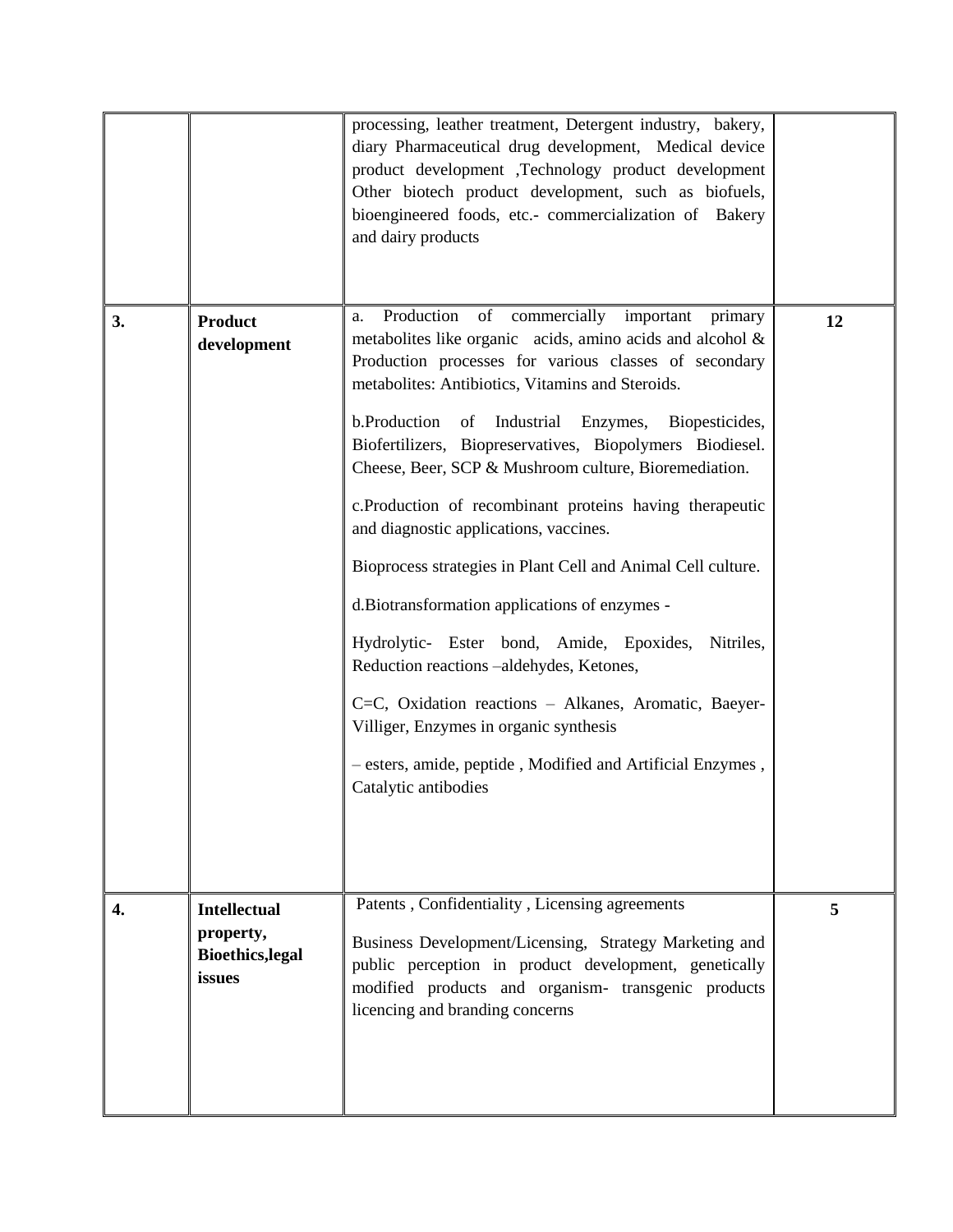| 5. | <b>Biobusiness plans</b>                                                   | Concerns and oppurtunities, Bank loan and finance strategy,<br>Budget planning, Policy and regulatory concerns, Corporate<br>partners marketing- Model project Case studies of different<br>industries and strategic planning<br>Biotech industries in India and abroad, ,Biotechnology as a                                                                                                                                                                                                                                                                                                                                                                                                                                                                                                         | 10 |
|----|----------------------------------------------------------------------------|------------------------------------------------------------------------------------------------------------------------------------------------------------------------------------------------------------------------------------------------------------------------------------------------------------------------------------------------------------------------------------------------------------------------------------------------------------------------------------------------------------------------------------------------------------------------------------------------------------------------------------------------------------------------------------------------------------------------------------------------------------------------------------------------------|----|
| 6. | <b>Biotechnology</b><br><b>Industries</b><br>overview                      | function of science and business , Company structures<br>versus other non-biotech companies, Functional units<br>Company structure and functions<br>Emerging technology and technical convergences issues                                                                                                                                                                                                                                                                                                                                                                                                                                                                                                                                                                                            | 5  |
| 7. | <b>Business in the</b><br>context of<br>biotechnology<br>Entrepreneurship- | Science/development, the idea and its development, Plant<br>tissue<br>culture<br>lab-equipment-<br>glasswares<br>chemical<br>requiremen-- construction, techniquesin culturing and export<br>abroad, Vermitechnology, Mushroom cultivation, single<br>cell protein, Biofertilizer technology-production, Textile<br>processing, leather treatment, Detergent industry, bakery,<br>diary Pharmaceutical drug development, Medical device<br>product development ,Technology product development<br>Other biotech product development, such as biofuels,<br>bioengineered foods, etc.- commercialization of Bakery<br>and dairy products                                                                                                                                                               | 10 |
| 8. | <b>Product</b><br>development                                              | Production<br>of commercially important<br>primary<br>a.<br>metabolites like organic acids, amino acids and alcohol $\&$<br>Production processes for various classes of secondary<br>metabolites: Antibiotics, Vitamins and Steroids.<br>b.Production of Industrial Enzymes, Biopesticides,<br>Biofertilizers, Biopreservatives, Biopolymers Biodiesel.<br>Cheese, Beer, SCP & Mushroom culture, Bioremediation.<br>c.Production of recombinant proteins having therapeutic<br>and diagnostic applications, vaccines.<br>Bioprocess strategies in Plant Cell and Animal Cell culture.<br>d. Biotransformation applications of enzymes -<br>Hydrolytic- Ester bond, Amide, Epoxides, Nitriles,<br>Reduction reactions -- aldehydes, Ketones,<br>C=C, Oxidation reactions - Alkanes, Aromatic, Baeyer- | 12 |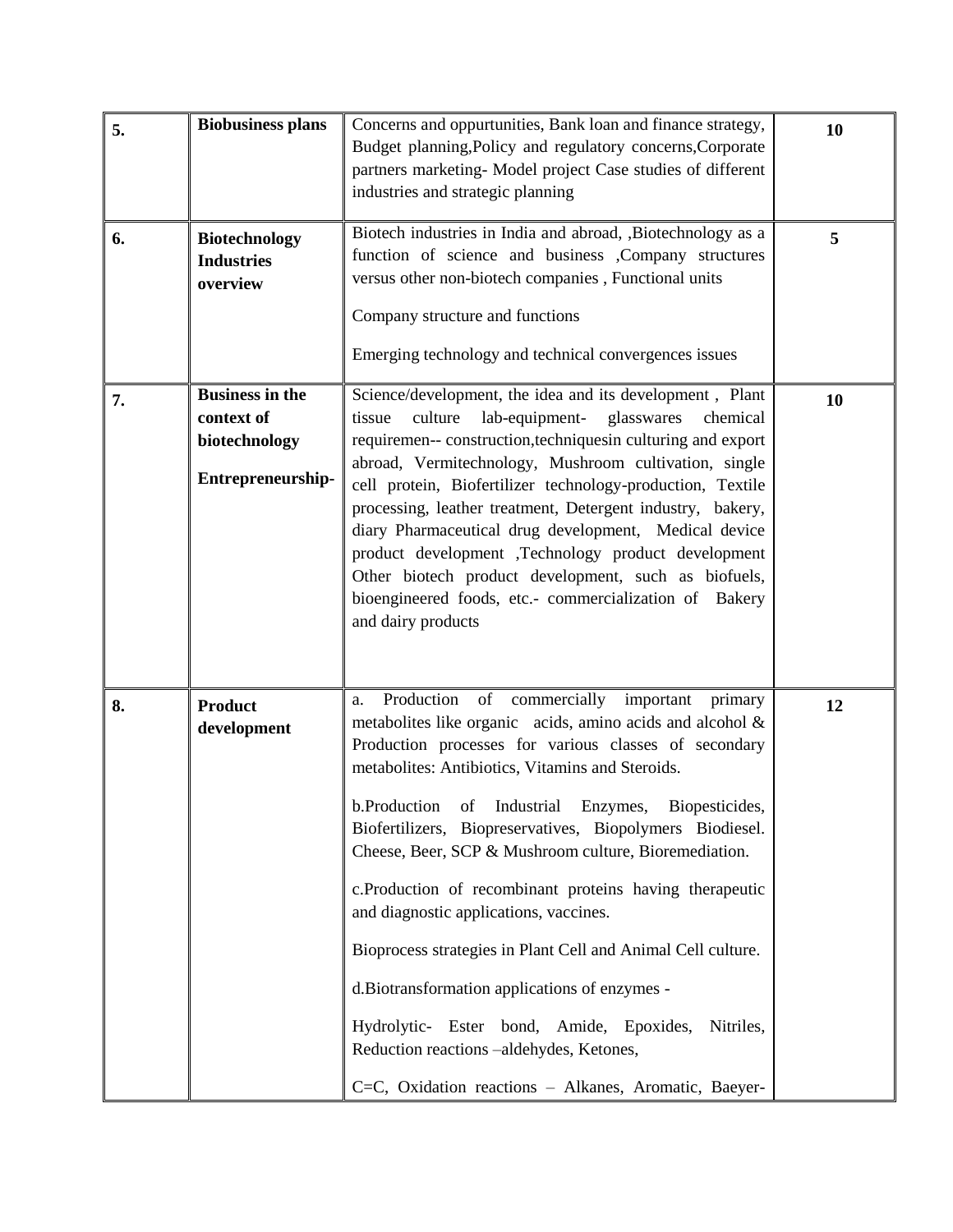|                                              |                                                                       | Villiger, Enzymes in organic synthesis<br>- esters, amide, peptide, Modified and Artificial Enzymes,<br>Catalytic antibodies                                                                                                                                |    |
|----------------------------------------------|-----------------------------------------------------------------------|-------------------------------------------------------------------------------------------------------------------------------------------------------------------------------------------------------------------------------------------------------------|----|
| 9.                                           | <b>Intellectual</b><br>property,<br><b>Bioethics, legal</b><br>issues | Patents, Confidentiality, Licensing agreements<br>Business Development/Licensing, Strategy Marketing and<br>public perception in product development, genetically<br>modified products and organism- transgenic products<br>licencing and branding concerns | 5  |
|                                              |                                                                       | <b>Total number of Lectures</b>                                                                                                                                                                                                                             | 42 |
| <b>Evaluation Criteria</b>                   |                                                                       |                                                                                                                                                                                                                                                             |    |
| <b>Components</b>                            |                                                                       | <b>Maximum Marks</b>                                                                                                                                                                                                                                        |    |
| T1                                           |                                                                       | 20                                                                                                                                                                                                                                                          |    |
| T <sub>2</sub>                               |                                                                       | 20                                                                                                                                                                                                                                                          |    |
| <b>End Semester Examination</b><br><b>TA</b> |                                                                       | 35<br>25 (Assignment)                                                                                                                                                                                                                                       |    |
| <b>Total</b>                                 |                                                                       | 100                                                                                                                                                                                                                                                         |    |

|    | <b>Recommended Reading material:</b> Author(s), Title, Edition, Publisher, Year of Publication etc. (Text books,<br>Reference Books, Journals, Reports, Websites etc. in the IEEE format) |
|----|-------------------------------------------------------------------------------------------------------------------------------------------------------------------------------------------|
| 1. | Satyanarayana, U. "Biotechnology" Books & Allied (P) Ltd., 2005.                                                                                                                          |
| 2. | Kumar, H.D. "A Textbook on Biotechnology" 2nd Edition. Affiliated East West Press Pvt.<br>Ltd., 1998.                                                                                     |
| 3. | Balasubramanian, D. etal., "Concepts in Biotechnology" Universities Press Pvt.Ltd.,<br>2004.                                                                                              |
| 4. | Ratledge, Colin and Bjorn Kristiansen "Basic Biotechnology" 2nd Edition Cambridge<br>University Press, 2001                                                                               |
| 5. | Faber K, Biotransformations in Organic Chemistry, IV edition, Springer                                                                                                                    |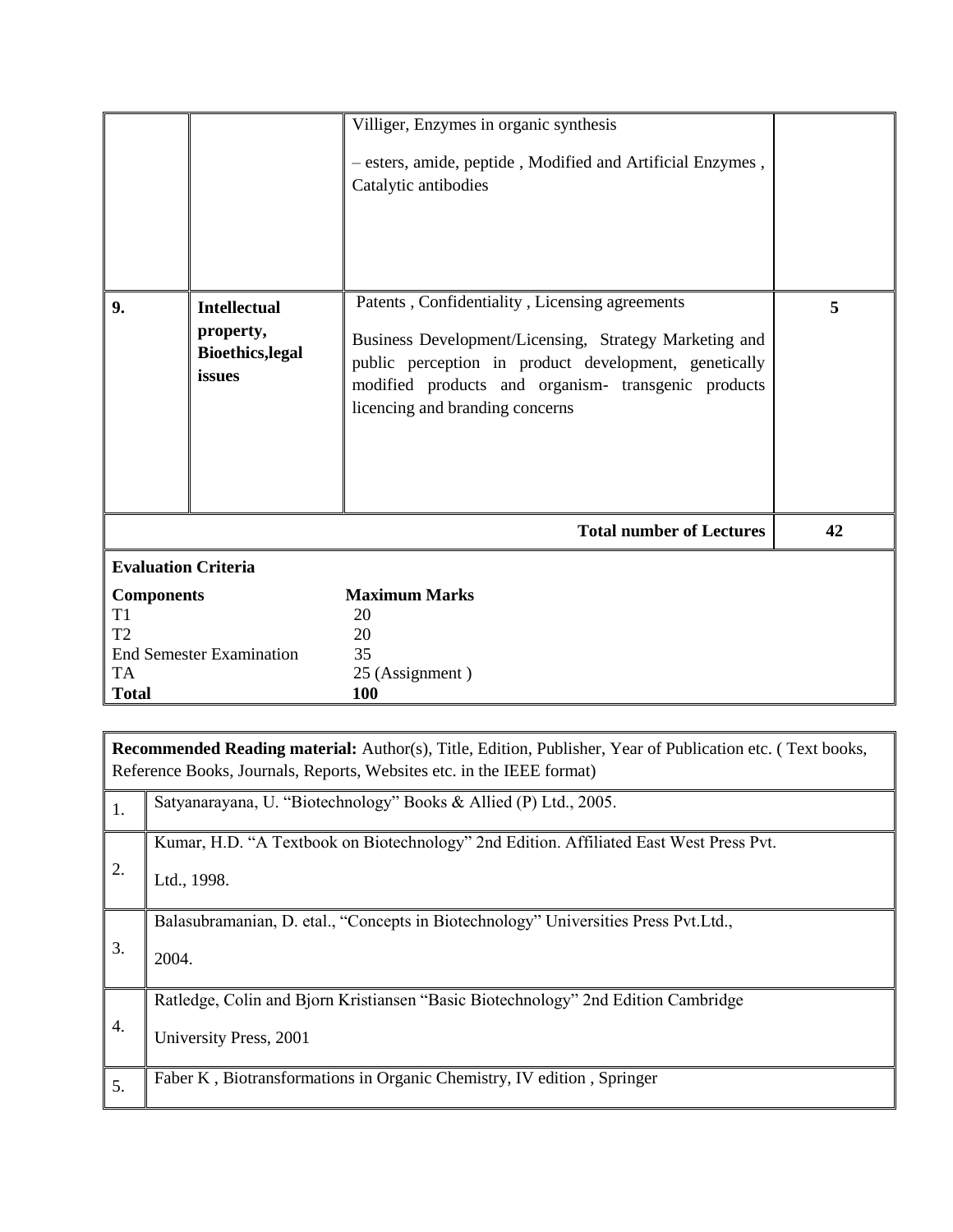| 6.  | Dubey, R.C. "A Textbook of Biotechnology" S.Chand & Co. Ltd., 2006. Trevor Palmer, Enzymes II<br>edHorwood Publishing Ltd                       |
|-----|-------------------------------------------------------------------------------------------------------------------------------------------------|
| 7.  | Cruger, Wulf and Anneliese Crueger, "Biotechnology: A Textbook of Industrial<br>Microbiology", 2 <sup>nd</sup> Edition, Panima Publishing, 2000 |
| 8.  | Moo-Young, Murrey, "Comprehensive Biotechnology", 4 Vols. Pergamon Press, (An<br>Imprint of Elsevier) 2004.                                     |
| 9.  | Richard Oliver " The coming Biotech Age ; the business of Biomaterials" Mc Graw Hill Publication,<br>New York USA2000                           |
| 10. | Karthikeyan, S and Arthur Ruf." Biobusiness" MJP Publication Chennai India 2009                                                                 |
| 11. | Cynthia Robins," The business of Biotechnology". UK Harper Collins 2001                                                                         |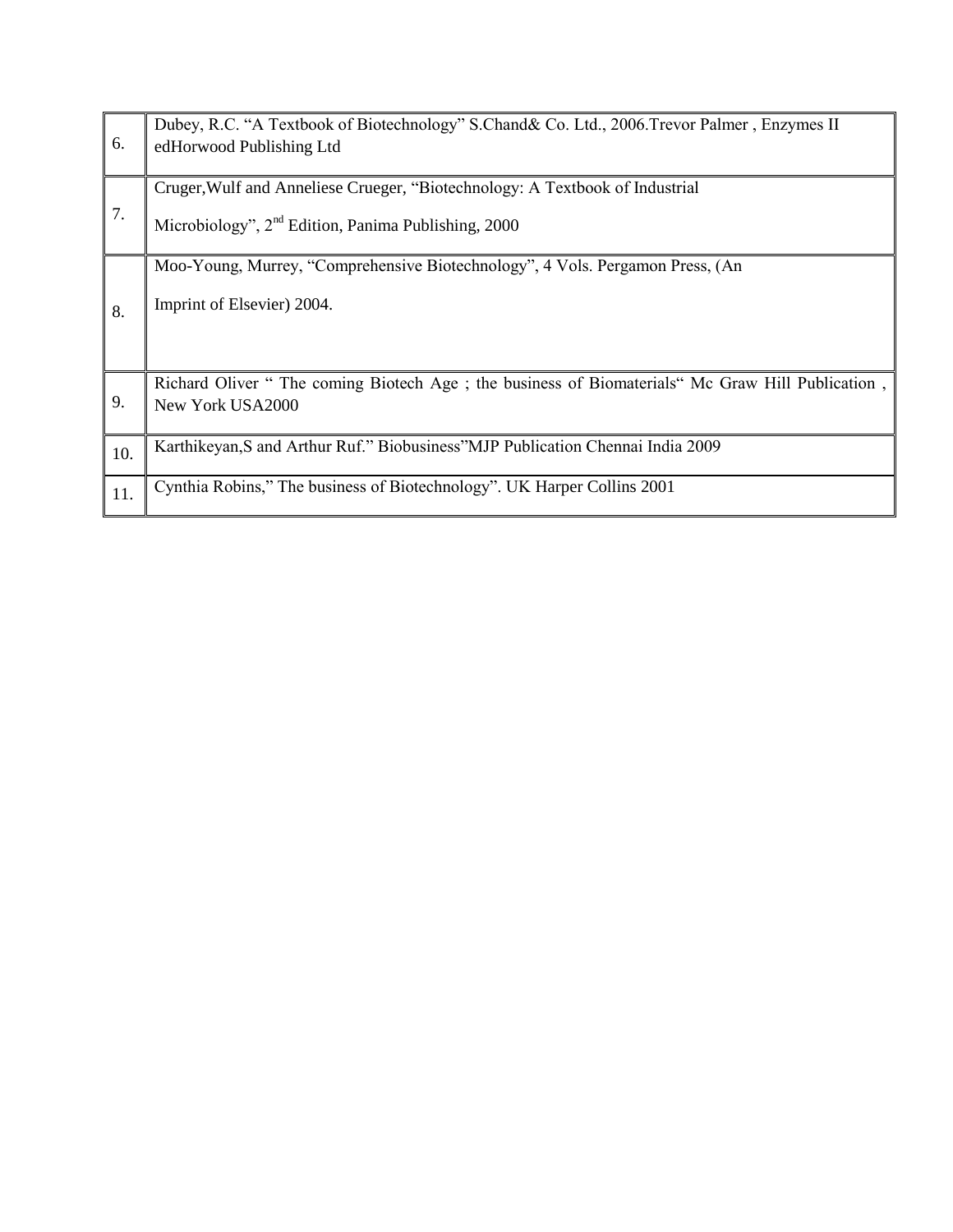#### **Lecture-wise Breakup**

| Subject Code   17M12BT119 | Semester : ODD                     | $Semester: X$ Session : 2018-2019<br><b>Month from :</b> July to December |
|---------------------------|------------------------------------|---------------------------------------------------------------------------|
| <b>Subject Name</b>       | PHYTOTHERAPEUTICS AND PHARMACOLOGY |                                                                           |
| <b>Credits</b>            | <b>Contact Hours</b>               |                                                                           |
|                           |                                    |                                                                           |

| <b>Faculty</b> | Coordinator(s)   | Dr. Vibha Rani |
|----------------|------------------|----------------|
| (Names)        | Teacher(s)       | . .            |
|                | (Alphabetically) | <u>L.</u>      |

**COURSE DESCRIPTION** Introduction of Indian medicinal plants and natural therapeutics; Classes of secondary metabolites; Analysis of phytomolecules – quantitative and qualitative; Purification methods - HPLC, GC-MS, FTIR, NMR; Phytomolecules' structure and their function relationship; Therapeutic applications and mechanism of action of secondary metabolites; Herbal therapies for diseases affecting human health such as respiratory, urinary, cardiovascular, cancer, neurodegenerative diseases, etc.; Current aspects of phytomedicine on toxicity and clinical analyses; Case studies.

|         | <b>COURSE OUTCOMES</b>                                                                                       | <b>COGNITIVE LEVELS</b> |
|---------|--------------------------------------------------------------------------------------------------------------|-------------------------|
| CO130.1 | Analyze the existing biotechnological techniques to develop plant<br>based therapeutics                      | Analyzing (C4)          |
| CO130.2 | Evaluate the classes, synthesis and structure functional relationship of<br>phytomolecules                   | Evaluating $(C5)$       |
| CO130.3 | Explain the therapeutic applications of phytochemicals                                                       | Understanding $(C2)$    |
| CO130.4 | Identify the current aspects of phytomedicines on toxicity and clinical<br>trials                            | Applying $(C3)$         |
| CO130.5 | Case studies to analyze Ayurpharmacoepidemiology                                                             | Analyzing (C4)          |
| CO130.6 | Use of bioinformatics tools and approaches to predict the molecular<br>function of novel bioactive molecules | Creating $(C6)$         |

| Module No. | <b>Subtitle of the Module</b> | Topics in the module                   | <b>No. of Lectures</b> |
|------------|-------------------------------|----------------------------------------|------------------------|
|            |                               |                                        | for the module         |
|            | <b>Introduction</b>           |                                        |                        |
|            | <b>Medicinal Plants</b>       | Introduction to metabolites            |                        |
|            | <b>Metabolites</b>            | Secondary metabolities, properties and |                        |
|            |                               | beneficial aspects.                    |                        |
|            | <b>Isolation technique</b>    | Isolation from medicinal plants.       |                        |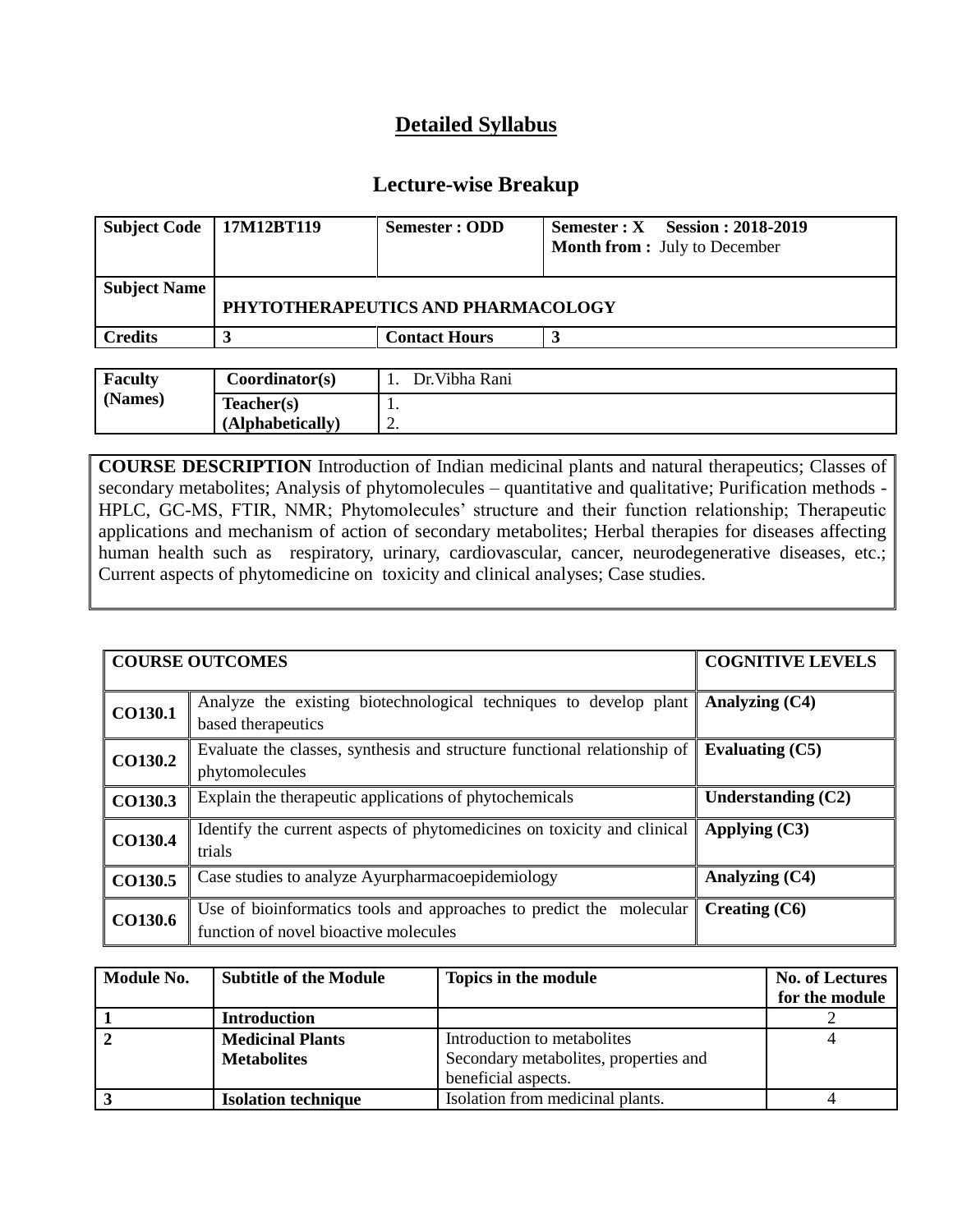|                                                              |                                                                                                                                           | extraction procedure                                                                              | Isolation from aromatic plants.                                                                                                                                                                                                            |                |
|--------------------------------------------------------------|-------------------------------------------------------------------------------------------------------------------------------------------|---------------------------------------------------------------------------------------------------|--------------------------------------------------------------------------------------------------------------------------------------------------------------------------------------------------------------------------------------------|----------------|
| $\overline{\mathbf{4}}$<br><b>Characterization technique</b> |                                                                                                                                           |                                                                                                   | Qualitative and quantitative Analysis<br>Gas Chromatogrophy<br>High Performance Liquid Chromatography:<br>(HPLC)<br>High Performance Thin Layer<br>Chromatography: (HPTLC)                                                                 | $\overline{4}$ |
| 5                                                            |                                                                                                                                           | <b>Structure functional</b><br>relationship                                                       | Mechanism of Action<br>Unidentified Therapeutic Intakes<br><b>Factors That Affect Metabolism</b>                                                                                                                                           | 4              |
| 6                                                            |                                                                                                                                           | <b>Therapeutic Application</b>                                                                    | Plants used in respiratory system.<br>Plants used in urinary system.<br>Plants used with antimicrobial activity.<br>Plants used with<br>Plants used in dermatology.<br>Plants used in cardiovascular system.<br>Plants used in romatology. | 8              |
| $\overline{7}$                                               |                                                                                                                                           | <b>Toxicity Issue and Clinical</b><br><b>Trials</b>                                               | Current aspects of phytomedicine on<br>toxicity and clinical trials                                                                                                                                                                        | 6              |
| 9                                                            |                                                                                                                                           | <b>Case studies</b>                                                                               |                                                                                                                                                                                                                                            | 8              |
| <b>Potential risks associated</b><br>10                      |                                                                                                                                           | and future aspects                                                                                |                                                                                                                                                                                                                                            | $\overline{2}$ |
| 12                                                           |                                                                                                                                           |                                                                                                   |                                                                                                                                                                                                                                            |                |
|                                                              |                                                                                                                                           |                                                                                                   | <b>Total number of Lectures</b>                                                                                                                                                                                                            | 42             |
| <b>Components</b><br>T1<br>T2<br><b>TA</b><br><b>Total</b>   | <b>Evaluation Criteria</b>                                                                                                                | <b>Maximum Marks</b><br>20<br>20<br>35<br><b>End Semester Examination</b><br>100                  | 25 (Class Test-1, Assignment-1&2, Case studies 1, 2& 3)                                                                                                                                                                                    |                |
|                                                              |                                                                                                                                           |                                                                                                   | <b>Recommended Reading material:</b> Author(s), Title, Edition, Publisher, Year of Publication etc. (Text books,<br>Reference Books, Journals, Papers, Reports, Websites etc. in the IEEE format)                                          |                |
| 1.                                                           | Plant Bioactives and Drug Discovery: Principles, Practice, and Perspectives. Valdir Cechinel-Filho<br>(Ed.). 2012 John Wiley & Sons, Inc. |                                                                                                   |                                                                                                                                                                                                                                            |                |
| 2.                                                           | Phytotherapeutics (Recent Progress in Medicinal Plants). S. K. Sharma, J. N. Govil, V. K. Sing. 2005.<br>Studium Press.                   |                                                                                                   |                                                                                                                                                                                                                                            |                |
| 3.                                                           |                                                                                                                                           | Phytotherapies: Efficacy, Safety, and Regulation. Iqbal Ramzan (Ed.) 2015 John Wiley & Sons, Inc. |                                                                                                                                                                                                                                            |                |
| 4.                                                           | Recent research articles and reviews related to each module.                                                                              |                                                                                                   |                                                                                                                                                                                                                                            |                |
|                                                              |                                                                                                                                           |                                                                                                   |                                                                                                                                                                                                                                            |                |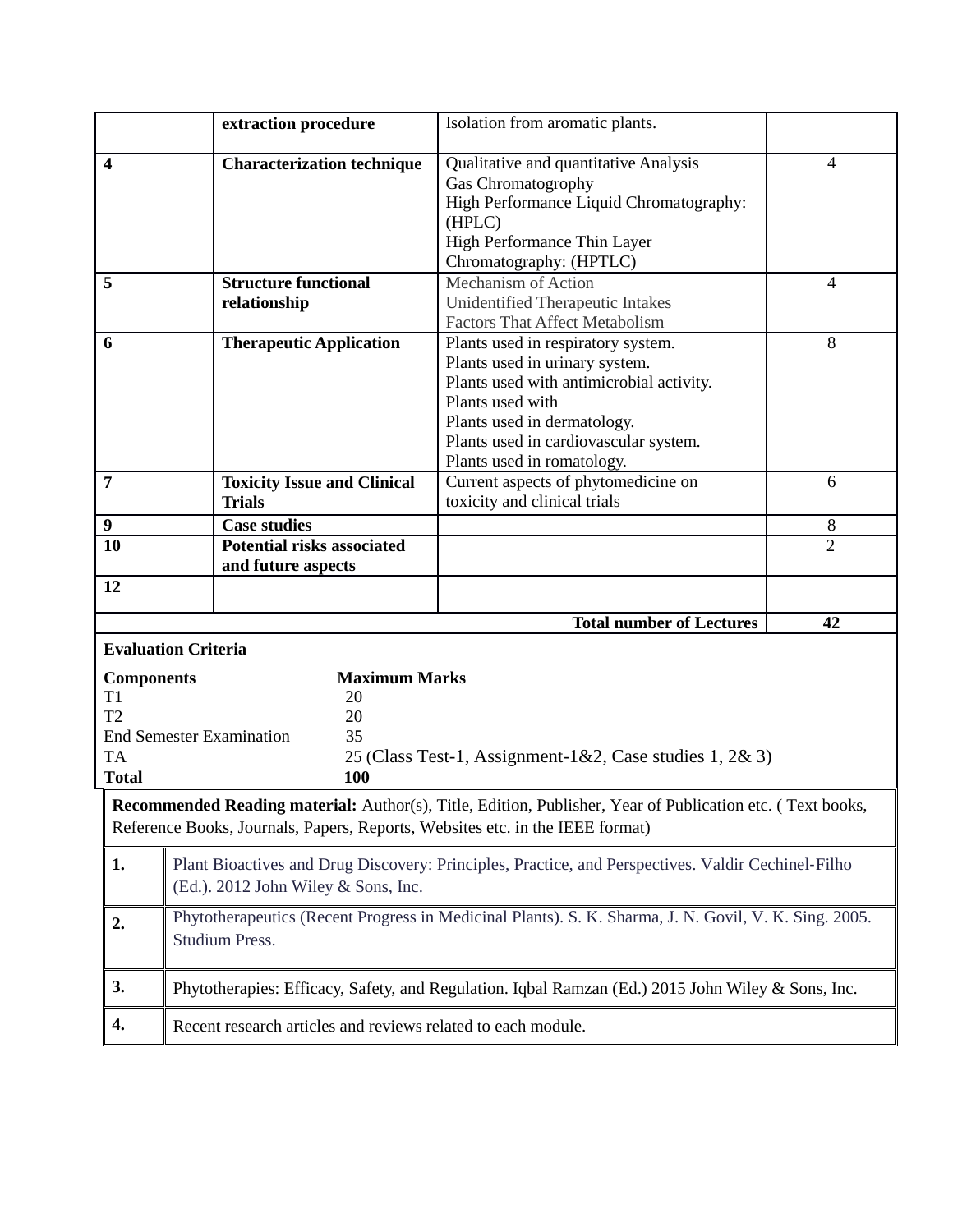| Course Code                                           | 17M12BT122 | <b>Semester: Odd</b> |  | <b>Semester: I Session: 2018 -2019</b> |
|-------------------------------------------------------|------------|----------------------|--|----------------------------------------|
|                                                       |            |                      |  | <b>Month from: July to December</b>    |
| Advanced Microbiology and Immunology<br>  Course Name |            |                      |  |                                        |
| <b>Credits</b>                                        | $3-0-0$    | <b>Contact Hours</b> |  |                                        |

| <b>Faculty (Names)</b> | Coordinator(s)                 | Dr Rachana                 |
|------------------------|--------------------------------|----------------------------|
|                        | Teacher(s)<br>(Alphabetically) | Dr Rachana, Dr Smriti Gaur |

|                 | <b>COURSE OUTCOMES</b>                                                                       | <b>COGNITIVE LEVELS</b> |
|-----------------|----------------------------------------------------------------------------------------------|-------------------------|
| CO <sub>1</sub> | Explain ecological diversity of microorganisms.                                              | Understating $(C2)$     |
| CO <sub>2</sub> | Outline various structural and functional elements of immune system.                         | Understating $(C2)$     |
| CO <sub>3</sub> | Make use of metabolic pathways for various biotechnological<br>applications.                 | Applying $(C3)$         |
| CO <sub>4</sub> | Analyze Communicable and non communicable<br>diseases<br>and<br>associated immune responses. | Analyzing (C4)          |

| <b>Module</b><br>No. | Title of the<br>Module | <b>Topics in the Module</b>                                                                                                                                 | No. of<br>Lectures for<br>the module |
|----------------------|------------------------|-------------------------------------------------------------------------------------------------------------------------------------------------------------|--------------------------------------|
| 1.                   | Microbial ecology      | Structure, function and diversity from various habitats,<br>functional diversity and its understanding from ecological<br>and biotechnological perspectives | 6                                    |
| 2.                   | Virology               | Diversity, classification, replication, virus biotechnology,<br>viral diseases                                                                              |                                      |
| 3.                   | Industrial             | Metabolic pathways and products; important metabolites                                                                                                      |                                      |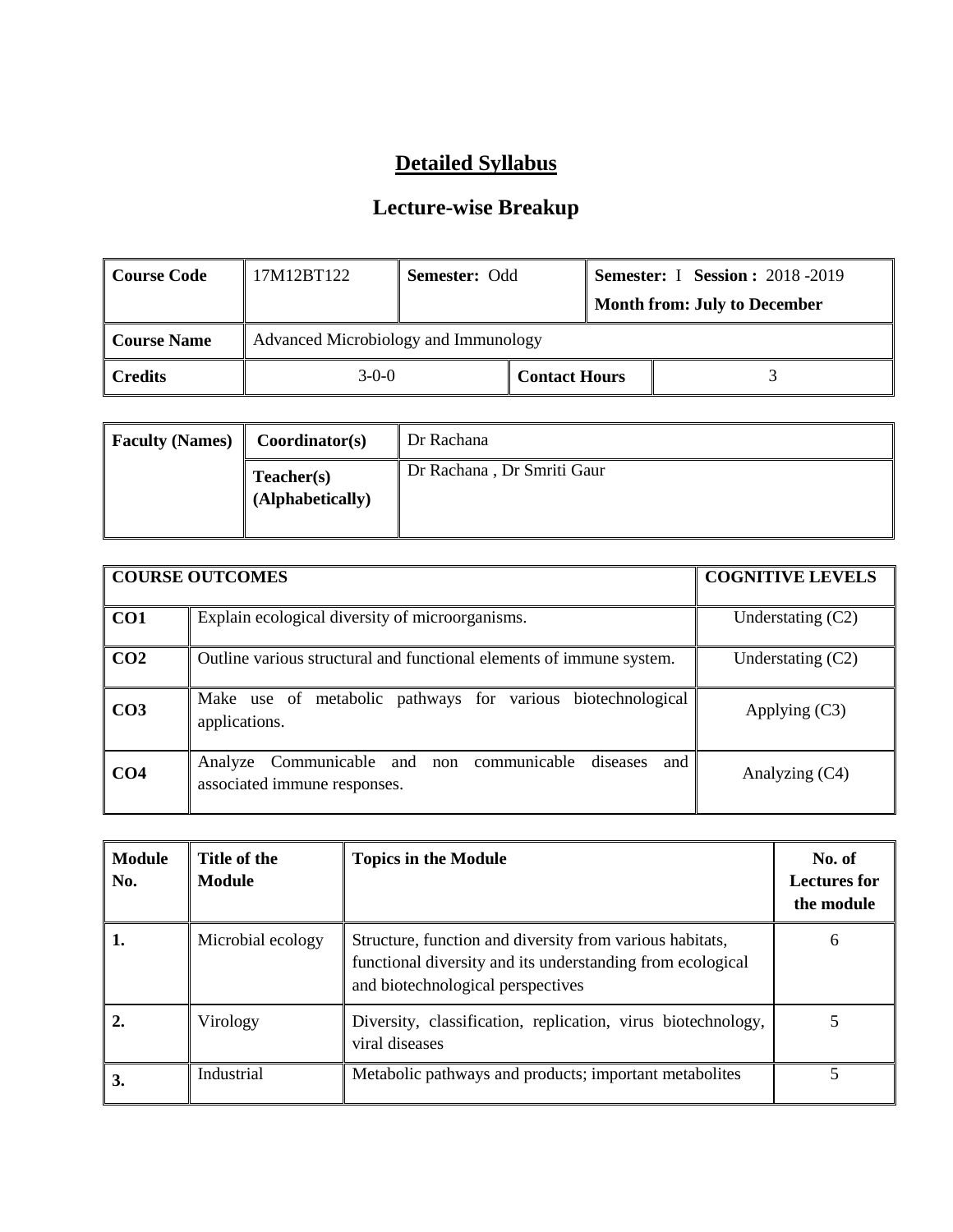|                                 | microbiology                      | produced by microorganisms; industrial processes                                                                     |                |  |
|---------------------------------|-----------------------------------|----------------------------------------------------------------------------------------------------------------------|----------------|--|
|                                 |                                   |                                                                                                                      |                |  |
| 4.                              | Environmental<br>microbiology     | Biotechnology in waste treatment, microbial biosensors,<br>microbial fuel cells                                      | 5              |  |
| 5.                              | Key players of<br>immune system   | Humoral and cell mediated immunity; Antigen; Primary<br>and secondary immune response; Cells of the immune<br>system |                |  |
| 6.                              | Disorders of the<br>Immune System | Immunity against pathogens; Immunological tolerance and<br>Autoimmunity; Hypersensitivity; Immunodeficiency          | 7              |  |
| 7.                              | Tumor<br>Immunology               | Immune response to tumor; immune evasion                                                                             | $\overline{4}$ |  |
| 8.                              | Immunological<br>Applications     | Medical role of antibodies in Diagnostics and Therapeutics;<br>Immuno fluorescence                                   | $\overline{4}$ |  |
|                                 |                                   | <b>Total number of Lectures</b>                                                                                      | 42             |  |
| <b>Evaluation Criteria</b>      |                                   |                                                                                                                      |                |  |
| <b>Components</b><br>T1         |                                   | <b>Maximum Marks</b><br>20                                                                                           |                |  |
| T2                              |                                   | 20                                                                                                                   |                |  |
| <b>End Semester Examination</b> |                                   | 35                                                                                                                   |                |  |
| <b>TA</b><br><b>Total</b>       |                                   | 25 (Comprises of attendances and Assignments)<br>100                                                                 |                |  |

**Recommended Reading material:** Author(s), Title, Edition, Publisher, Year of Publication etc. ( Text books, Reference Books, Journals, Reports, Websites etc. in the IEEE format)

|    | K. Murphy, "Janeway's Immunobiology", 8th edition, Garland Science, 2012.                                                 |
|----|---------------------------------------------------------------------------------------------------------------------------|
| 1. |                                                                                                                           |
| 2. | B. Osborne, R. Goldsby, "Kuby Immunology", $4^{nd}$ Ed. W. H. Freeman & Co., 2000                                         |
| 3. | J. Black. Microbiology: Principles and Applications. New Jersey, USA: Prentice Hall, 2004.                                |
| 4. | L. M. Prescott, J. P. Harley and D. A. Klein. Microbiology, 6 <sup>th</sup> edition. New York, USA: McGraw Hill,<br>2005. |
| 5. | M. J. Pelczar, E. C. S. Chan and N. R. Krieg. Microbiology: Concepts and Applications. India: Tata<br>McGraw Hill, 1993.  |
| 6. | Bruce Alberts "The cell " by, E-copy, 2003                                                                                |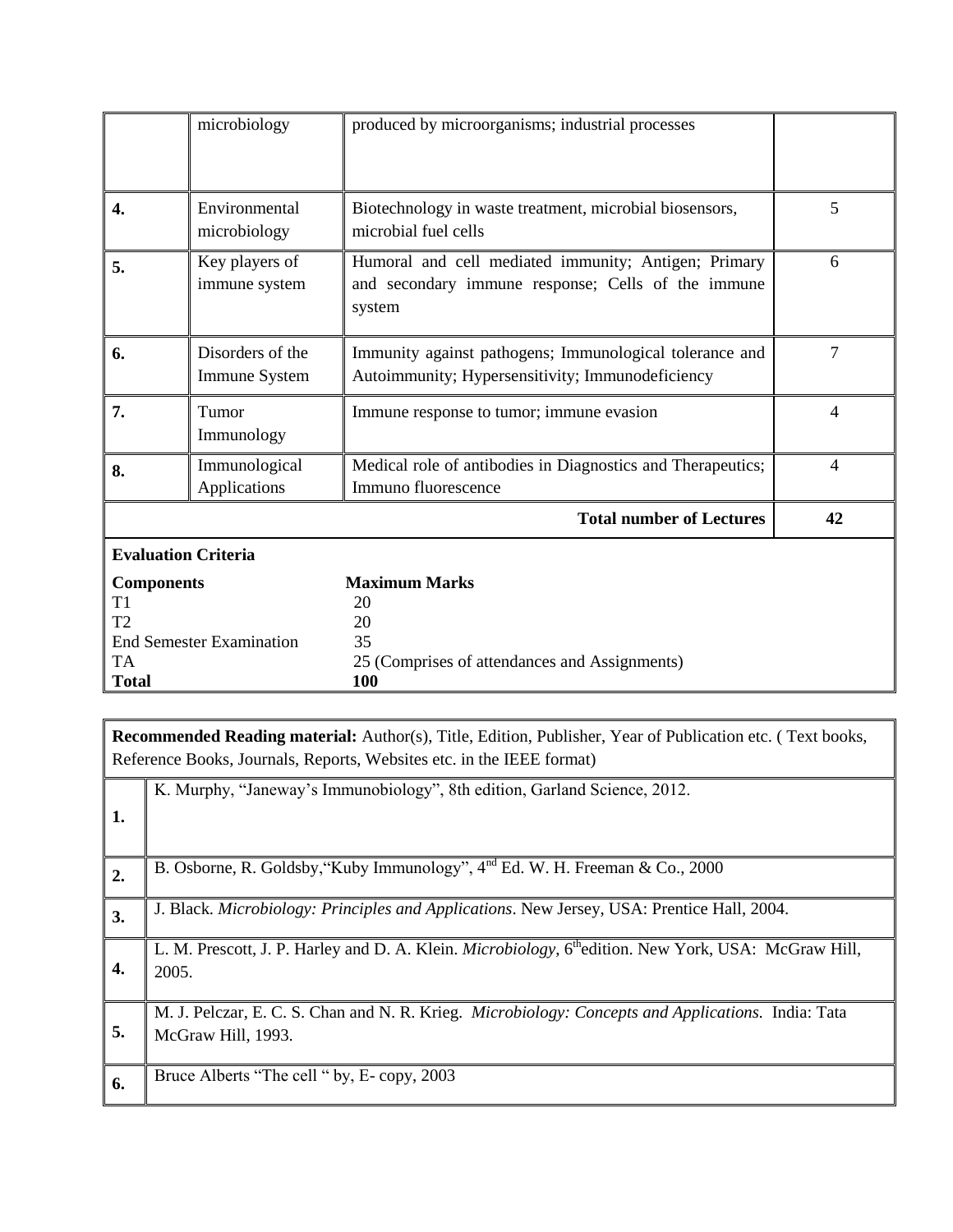| 7. | Kaja SL, Kiran SS, Kattapagari KK, Chitturi RT, Chowdary SD, Reddy BV. J Orofac<br>Sci A review on tumor immunology 2017; 9:7-15.                           |
|----|-------------------------------------------------------------------------------------------------------------------------------------------------------------|
| 8. | Immunochemical Techniques by Lenka Fialová, translated by Jan Pláteník a Martin Vejražka and Ustav<br>Lékařské Biochemie, Immunochemical Methods, 2010-2011 |
|    | Referred papers from scientific journals for case studies                                                                                                   |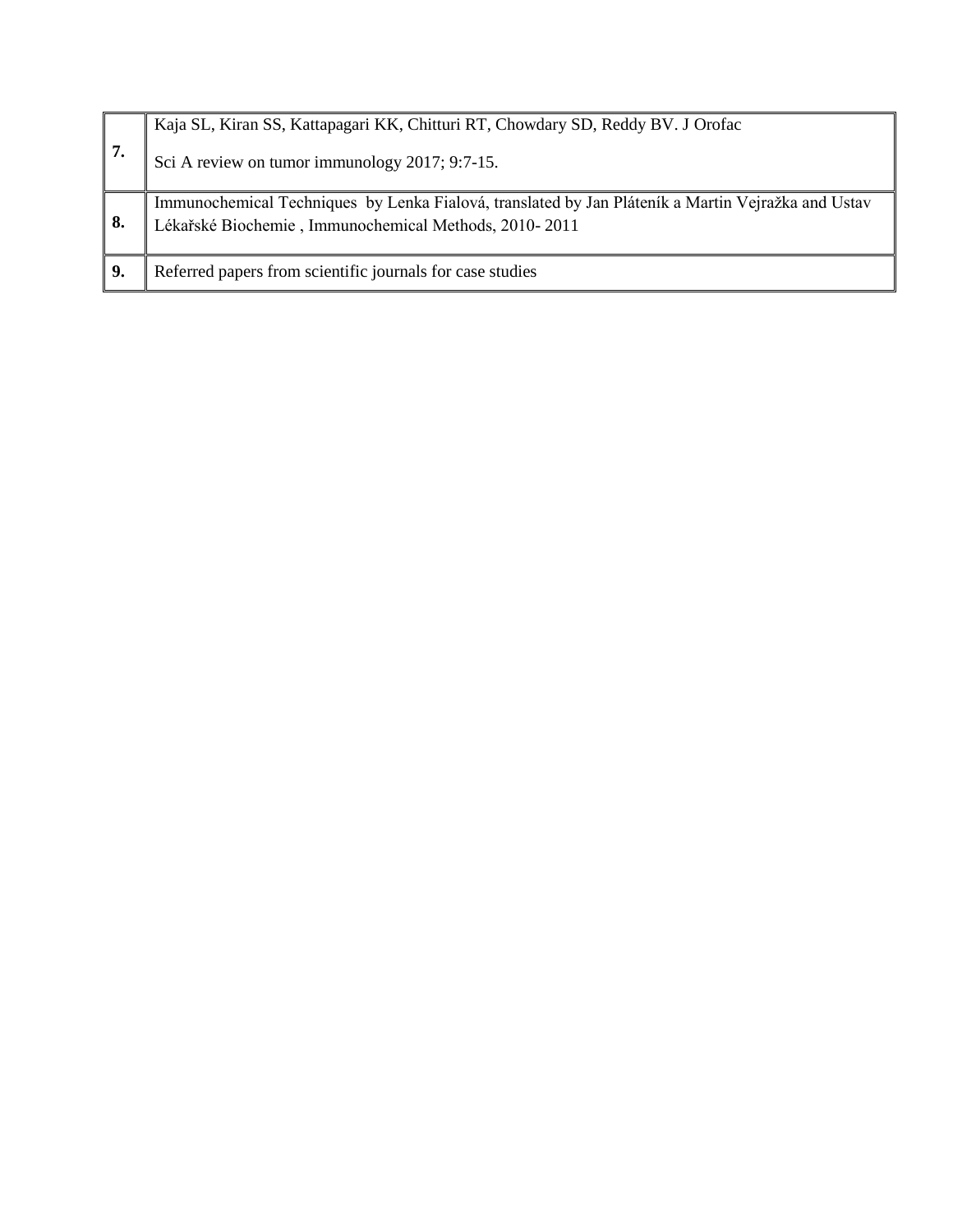#### **Lab-wise Breakup**

| Course Code         | 17M15BT111                 | Semester Odd<br>(specify Odd/Even) |                      | <b>Semester I Session</b> 2018-2019<br><b>Month from July to December</b> |  |  |
|---------------------|----------------------------|------------------------------------|----------------------|---------------------------------------------------------------------------|--|--|
| Course Name         | <b>Biotechniques Lab-I</b> |                                    |                      |                                                                           |  |  |
| $\parallel$ Credits |                            |                                    | <b>Contact Hours</b> |                                                                           |  |  |

| <b>Faculty (Names)</b> | Coordinator(s)                 | Prof. Pammi Gauba                                                                              |
|------------------------|--------------------------------|------------------------------------------------------------------------------------------------|
|                        | Teacher(s)<br>(Alphabetically) | Dr. Indira P. Sarethy, Prof. PammiGauba, Dr. Reema Gabrani, Dr.<br>Shweta Dang, Dr. Vibha Rani |

|                 | <b>COURSE OUTCOMES</b>                                   | <b>COGNITIVE LEVELS</b> |
|-----------------|----------------------------------------------------------|-------------------------|
| CO <sub>1</sub> | Apply basic analytical techniques in biotechnology       | Apply Level $(C3)$      |
| CO <sub>2</sub> | Develop skills in molecular biology techniques           | Apply Level $(C3)$      |
| CO <sub>3</sub> | Examine and analyse gene expression                      | Analyze (Level C4)      |
| CO <sub>4</sub> | Make use of purification techniques for natural products | Apply Level (C3)        |

| <b>Module</b><br>No. | <b>Title of the Module</b>         | <b>List of Experiments</b>                                                                                                                                                                                                                                         |   |
|----------------------|------------------------------------|--------------------------------------------------------------------------------------------------------------------------------------------------------------------------------------------------------------------------------------------------------------------|---|
| 1.                   | Analytical<br>techniques           | To learn about basic calculations/mole concepts; To learn<br>about UV-VIS spectrometry/ plot calibration curves and<br>calculate analyte concentration, to prepare drug-loaded<br>nanoparticles; to analyze entrapment efficiency via UV-<br>VIS Spectrophotometer | 3 |
|                      | Molecular<br>biology<br>techniques | To isolate plasmid DNA from bacterial cells; separate and<br>visualize DNA bands by agarose gel electrophoresis;                                                                                                                                                   | 3 |
| 3.                   | Gene expression<br>techniques      | Designing primers for amplification of gene of interest by<br><b>PCR</b>                                                                                                                                                                                           | 3 |
|                      | Purification<br>techniques         | To obtain antimicrobial compound from bacterial culture;<br>to purify the antimicrobial compound by column<br>chromatography; use of bioactivity-guided fractionation to                                                                                           | 3 |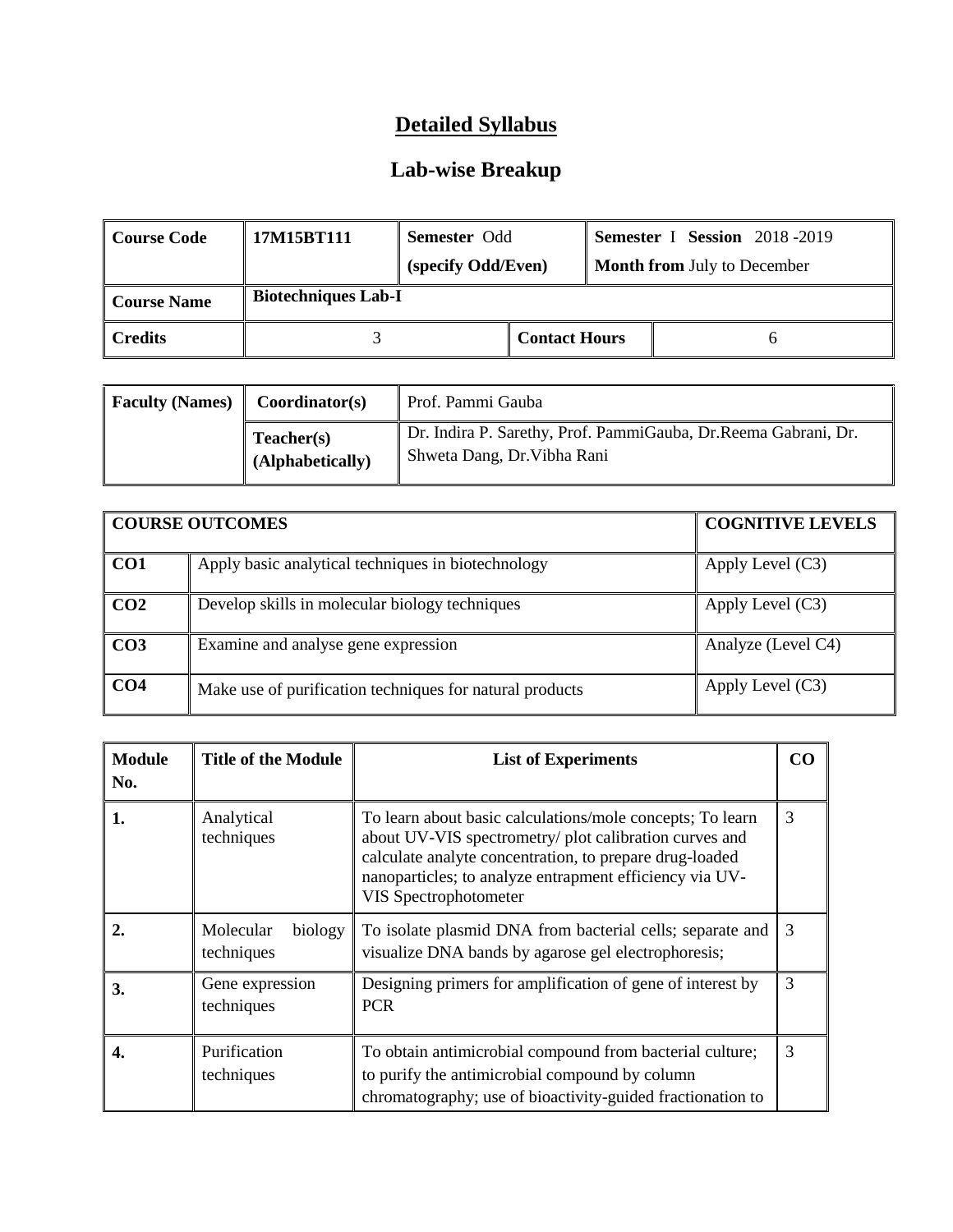|                            | analyse and quantitate the compound |    |
|----------------------------|-------------------------------------|----|
|                            | <b>Total</b>                        | 12 |
| <b>Evaluation Criteria</b> |                                     |    |
| <b>Components</b>          | <b>Maximum Marks</b>                |    |
| Mid-Term Viva              | 20                                  |    |
| Day-to-Day (Lab record,    |                                     |    |
| attendance, performance)   | 60                                  |    |
| Final Viva                 | 20                                  |    |
| <b>Total</b>               | 100                                 |    |

|    | Recommended Reading material: Author(s), Title, Edition, Publisher, Year of Publication etc. (Text books,<br>Reference Books, Journals, Reports, Websites etc. in the IEEE format)                                              |  |  |  |
|----|---------------------------------------------------------------------------------------------------------------------------------------------------------------------------------------------------------------------------------|--|--|--|
| 1. | Introduction to Biotechnology, Laboratory Manual:<br>http://www.austincc.edu/awheeler/Files/BIOL%201414%20Fall%202011/BIOL1414_Lab%20Manual_Fa<br>ll%202011.pdf                                                                 |  |  |  |
| 2. | Frederick M. Ausubel, Roger Brent, Robert E. Kingston, David D. Moore, J.G. Seidman, John A. Smith,<br>Kevin Struhl (eds.) Current Protocols in Molecular Biology. John Wiley & Sons Inc; ringbou edition<br>(December 4, 2003) |  |  |  |
| 3. | Molecular Biology web book- http://www.web-books.com/MoBio/                                                                                                                                                                     |  |  |  |
| 4. | S. V. S. Rana, Biotechniques Theory and Practice. Rastogi Publications 2008.                                                                                                                                                    |  |  |  |
| 5. | Methods standardized in lab                                                                                                                                                                                                     |  |  |  |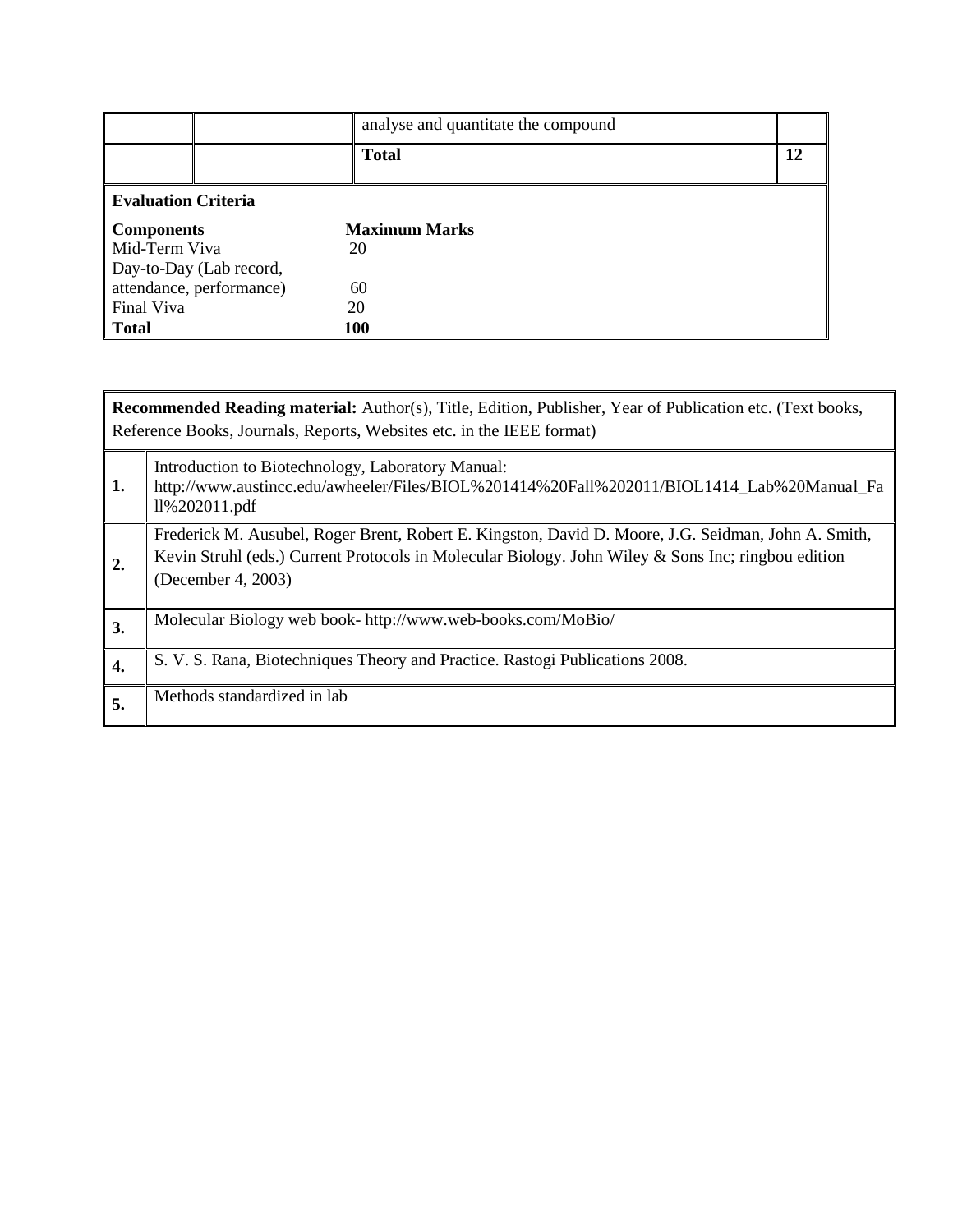| <b>Course Code</b> | 18M12BT211                         | Semester ODD<br>(specify Odd/Even) |                      |  | <b>Semester X</b> Session 2019-2020<br><b>Month from</b> July to December |
|--------------------|------------------------------------|------------------------------------|----------------------|--|---------------------------------------------------------------------------|
| <b>Course Name</b> | PUBLIC HEALTH ECONOMICS AND POLICY |                                    |                      |  |                                                                           |
| <b>Credits</b>     |                                    |                                    | <b>Contact Hours</b> |  |                                                                           |

| <b>Faculty (Names)</b> | Coordinator(s)                 | DR. ASHWANI MATHUR   |
|------------------------|--------------------------------|----------------------|
|                        | Teacher(s)<br>(Alphabetically) | I DR. ASHWANI MATHUR |

| <b>COURSE OUTCOMES</b> |                                                                                                   | <b>COGNITIVE LEVELS</b> |
|------------------------|---------------------------------------------------------------------------------------------------|-------------------------|
| C <sub>141.1</sub>     | Explain Government policies, socio-economic conditions and<br>research methods in Public Health   | Understanding (Level 2) |
| C141.2                 | Explain fundamentals of disease epidemiology                                                      | Understanding (Level 2) |
| C141.3                 | Applying computational tools for determining health indicators<br>from primary and secondary data | Applying (Level 3)      |
| C141.4                 | Analysis of the role of health care in policy making                                              | Analyzing (Level 4)     |

| <b>Module</b><br>No. | Title of the<br><b>Module</b>            | <b>Topics in the Module</b>                                                                                                                                                                                                       | No. of<br><b>Lectures for</b><br>the module |
|----------------------|------------------------------------------|-----------------------------------------------------------------------------------------------------------------------------------------------------------------------------------------------------------------------------------|---------------------------------------------|
| 1.                   | of<br>Importance<br><b>Public Health</b> | Introduction to Public Health, Health Promotion and<br>Disease Prevention, Relevance of policy response in<br>public health, Public health research methods – qualitative<br>and quantitative methods, Role of ethics in research | 6                                           |
| 2.                   | Basic<br>Epidemiology                    | Introduction to Fundamentals of Epidemiology; Disease-<br>History, prevention and intervention; measurement of<br>occurrence, effect and impact; cohort studies                                                                   | 7                                           |
| 3.                   | Statistical Tool in<br>Public Health     | Introduction to probability, Probability Distribution,<br>Hypothesis testing, Baye's Theorem, Continuous and                                                                                                                      | 5                                           |